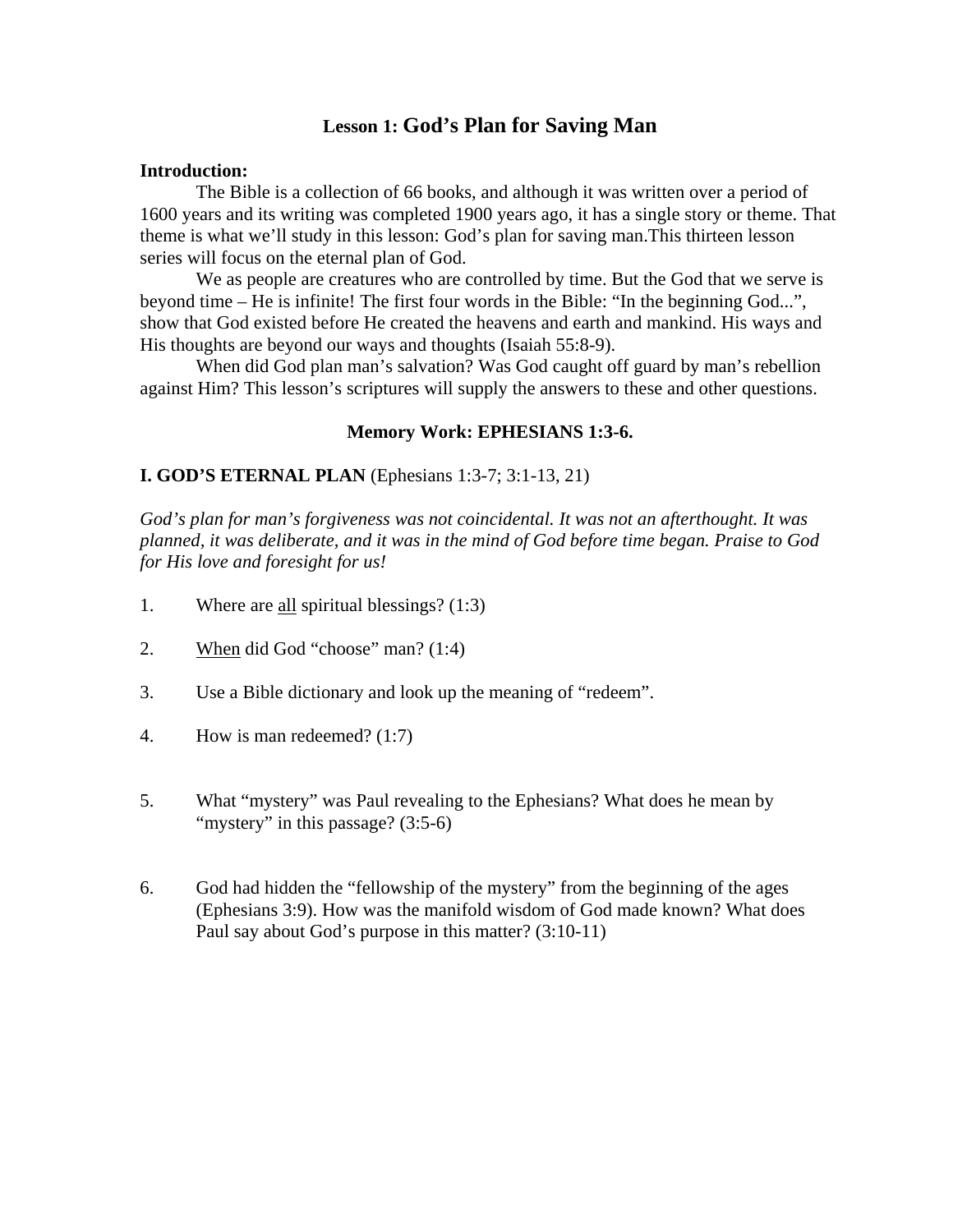# **II. CREATION** (Genesis 1:1-3, 26-31; John 1:1-18)

*The power of God and how man "crowned" His creation are clearly seen from Genesis chapter 1. God created man with a plan in mind – that man would reflect His image and worship his Creator. He also set in motion the means to redeem man.* 

- 1. Who all was involved in creation? (Genesis 1:1, 3; John 1:1, 14)
- 2. In whose image was man created? (Genesis 1:26-27)
- 3. What involvement did Jesus have in creation? (John 1:3-4)
- 4. What was Jesus' purpose in coming to the earth? (John 1:9-10)
- 5. How has God been revealed to man? (John 1:14, 18)

## **III. THE "FULLNESS OF TIME"** (Hebrews 1:1-3; I Peter 1:10-12; Titus 1:1-4; I Corinthians 1:18-25; Ephesians 1:8-12; Galatians 4:1-11)

*Even though the plan of God was established before the creation of the world, it was only revealed to man in bits and pieces over a long time. The passages in this section tell us that God waited for the "right time" to execute and reveal His plan.*

- 1. How did God talk to man in times past? How has He spoken to us in these last days? (Hebrews 1:1-2)
- 2. Into what did the prophets and the angels desire to look? (I Peter 1:10-12)
- 3. What did God promise before time began? How was this communicated? (Titus 1:2- 3)
- 4. What "tool" does God use to save men? (I Corinthians 1:21)
- 5. Where has God "gathered together in one all things"? When did He do this? (Ephesians 1:10)
- 6. What did God do in the "fullness of time"? (Galatians 4:4-5)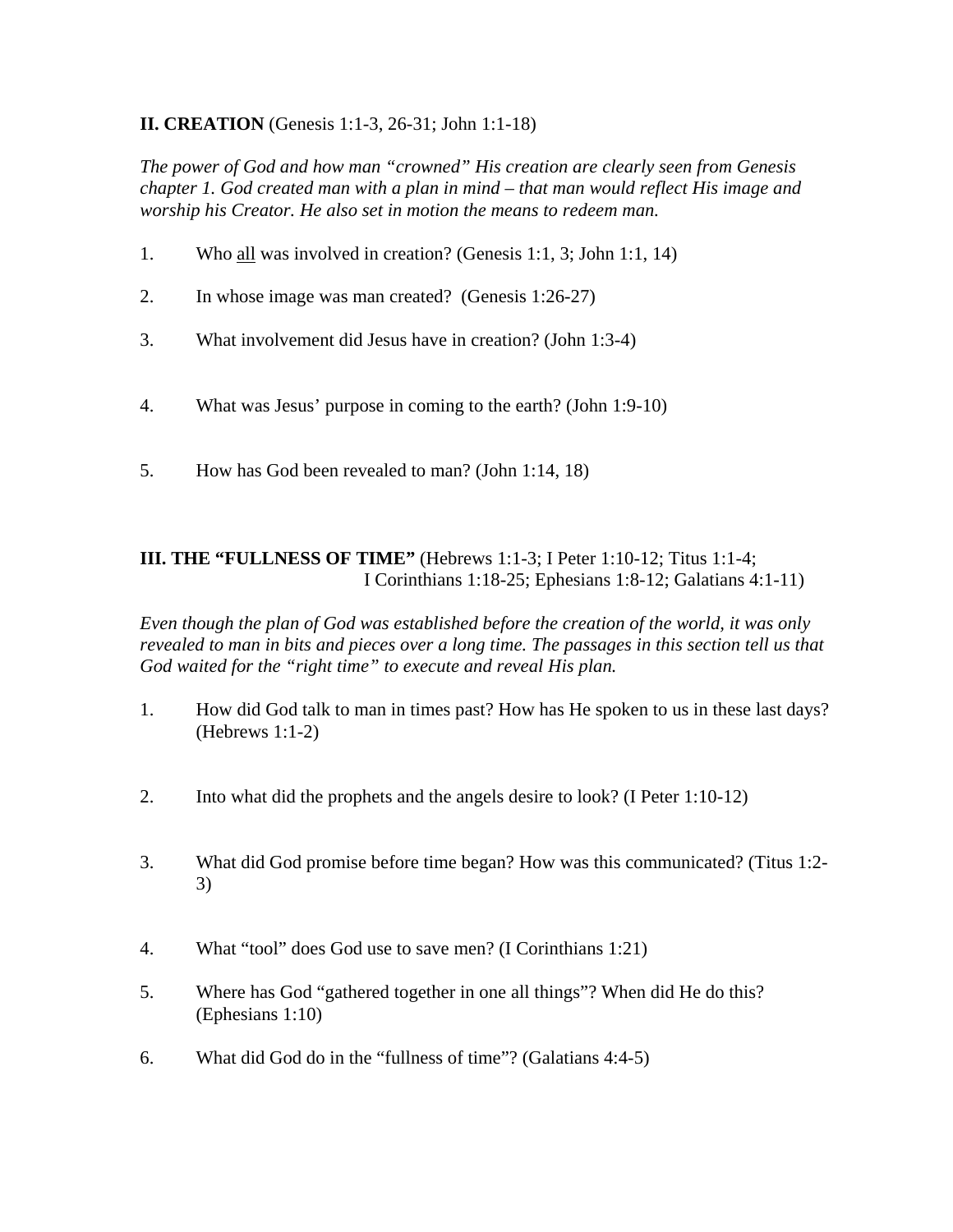# **Lesson 2: Man Needs a Savior**

#### **Introduction:**

 When God had completed His work in creation, He looked and saw that everything was very good (Genesis 1:31). Man was created in God's image, and was therefore without sin at creation. He lived in God's perfect garden, in the presence of God. However, Adam and Eve sinned (thus suffering spiritual death) and were evicted from the garden and sentenced to physical death.

 Man separates himself from God when he sins (Isaiah 59:2). Adam and Eve's sins caused their separation from God. God's eternal plan was set in motion based on their sins to deal with the sins of mankind.

 This lesson draws our attention to man's need for salvation. We will look at the sin of Adam and Eve to understand temptation and sin. We will then address sin's rewards: physical and spiritual death, and observe the answer that God has supplied for sin.

#### **Memory Work: EPHESIANS 1:3-6.**

**I. MAN SINS** (Genesis 2:15-17; 3:1-24; James 1:12-15; I John 2:15-17)

*God's commands for man were simple and understandable, but he disobeyed. man's disobedience to God's commands had a number of consequences, and set in motion God's plan for man's salvation.*

- 1. What was the commandment of God to the man and woman? (Genesis 2:16-17)
- 2. Did they understand God's command? (Genesis 3:1-3)
- 3. What lie did the serpent tell the woman? (Genesis 3:4)
- 4. What three reasons were given for the woman's disobedience? What reason was given for man's disobedience? (Genesis 3:6)
- 5. What did Adam and Eve's sin cause them to do when God came through the garden? (Genesis 3:8-9)
- 6. Who did Adam blame for his sin? Who did Eve blame? (Genesis 3:12-13)
- 7. What were God's four curses on the serpent? (Genesis 3:14-15)
- 8. What were God's four curses on the woman? (Genesis 3:16)
- 9. What were God's four curses on the man? (Genesis 3:17-19)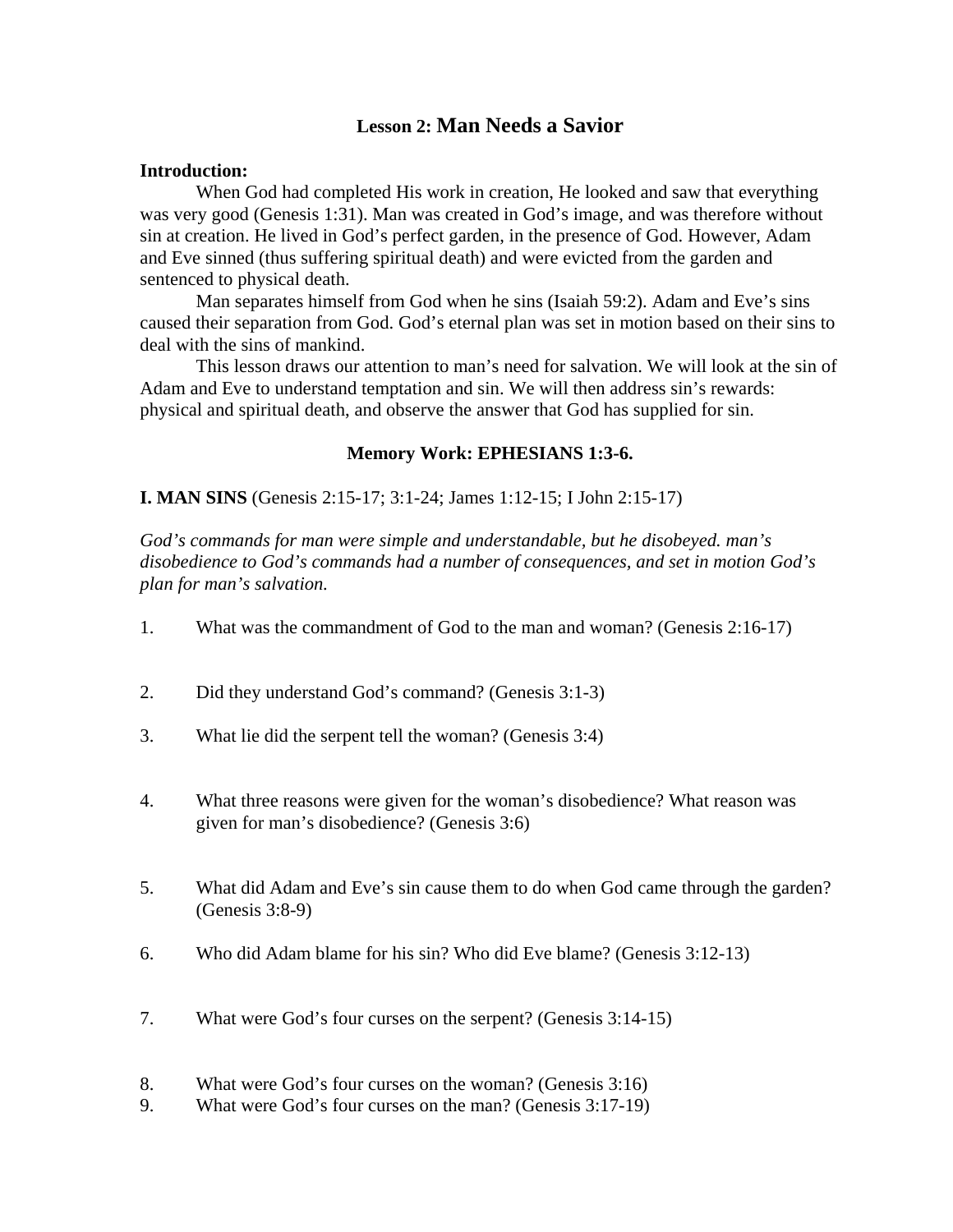- 10. How is man tempted? What is the full-grown fruit of sin? (James 1:14-15)
- 11. What does the "love of the world" cause us to not have? What are the three things listed that are "in the world? (I John 2:15-16)

APPLICATION: Tell how these passages from questions 10 and 11 (James 1, and I John 2) help explain the sin of Adam and Eve.

**II. PHYSICAL DEATH** (James 2:26; Hebrews 2:14-16; 9:26-28; I Corinthians 15:20-28, 35-58)

*Jesus provides the solution to physical death. Since He has overcome death and lives forever, He provides the way for us to be resurrected.*

- 1. How does James define death? (James 2:26)
- 2. What did Jesus' death (and subsequent resurrection) do to Satan and for us? (Hebrews 2:14-15)
- 3. What are man's two final appointments? (Hebrews 9:27)
- 4. "For as in \_\_\_\_\_\_\_\_\_\_\_ all \_\_\_\_\_\_\_, even so in \_\_\_\_\_\_\_\_\_\_\_\_ all shall be  $\overline{\phantom{a}}$  (I Corinthians 15:22)
- 5. What is the last enemy that will be destroyed? (I Corinthians 15:26)

6. In explaining the resurrection of the dead, a number of examples of "sowing" and "raising" are given. List them in the table below. (I Corinthians 15:42-44)

| <b>RAISED</b>                                                      |
|--------------------------------------------------------------------|
|                                                                    |
|                                                                    |
|                                                                    |
|                                                                    |
| Compare the first man and the second Man. (I Corinthians 15:45-49) |
| <b>SECOND MAN</b>                                                  |
|                                                                    |
|                                                                    |
|                                                                    |
|                                                                    |

I

8. How do we gain victory over death? (I Corinthians 15:57)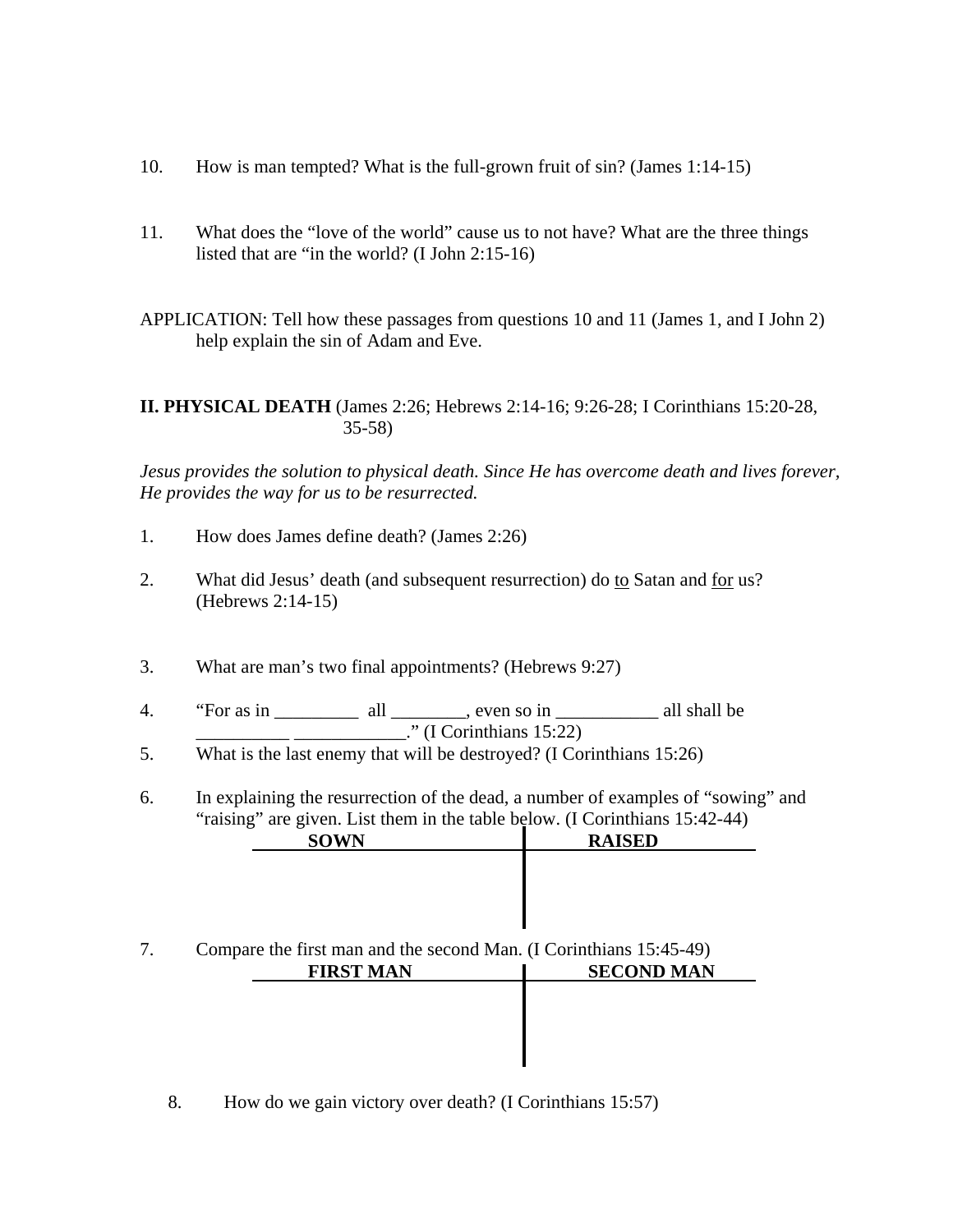*Note: When Adam and Eve sinned, they died physically. They were cut off from the tree of life, and so were like "plucked flowers" – as good as dead, but still with some fleeting life..*

# **III. SPIRITUAL DEATH** (I John 3:4; Ephesians 2:1-5; Romans 3:23; 6:23; 5:12-21)

*There is a problem bigger than physical death. The Old Testament prophet Ezekiel points out in Ezekiel 18:4 that it is the "soul who sins" that will die. The teaching of scripture is clear: it is our own sin that separates us from our God. Sin condemns us before God! See also Isaiah 59:1-2.* 

- 1. What is sin? (I John 3:4)
- 2. What is our condition when we are in trespasses and sin and are "conducting ourselves in the lusts of our flesh"? (Ephesians 2:1-5)
- 3. What does sin cause us to do? (Romans 3:23)
- 4. What are the wages of sin? What is the free gift of God? (Romans 6:23)
- 5. Romans 5:12-19 describes the end result of sin to man. Answer the following:
	- What entered the world through one man? (v. 12)
	- Why did death spread to all men? (v. 12)
	- What does God's free gift cause? (v. 16)
	- Who brings life to men? (vv. 17-18)
- 6. From Matthew 4:1-11, match the temptation put before Jesus with its description from 1 John 2. Be prepared to explain the nature of each temptation.
	- -
	- **c.** Worship Satan for glories of earth's kingdoms

**a.** Stones to bread **a.** Lust of the Eye **b.** Throw yourself down<br> **c.** Worship Satan for glories of earth's kingdoms
<br> **b.** Lust of the Flesh

Lust of the Flesh

Lust of the Flesh

Lust of the Flesh

Lust of the Flesh

Lust of the Flesh

Lust of the Flesh

Lust

*Illustration: Take a clean sheet of paper. This represents your soul, given by God when you were born, innocent and pure. Now take a pencil. This represents all your desires, everything you want. Write your name on the paper. You have established your identity before God. If you can think of one single sin that you have commited before God, then use the pencil to*  poke a hole in the paper, and leave the pencil there. You have defiled your soul, and have *destroyed your relationship with God. Now "repent" (change your mind toward your sins) and remove the pencil. You're not sinning now, but you can't erase the hole! The good news is, than God is willing to give you a new "sheet of paper" if you will believe that Jesus is His Son, the Savior of the world, and will become His follower. (For this, you must be baptizaed for the forgiveness of your sins. Mark 16:16; Acts 2:38, 22:16, 1 Peter 3:21; etc.)*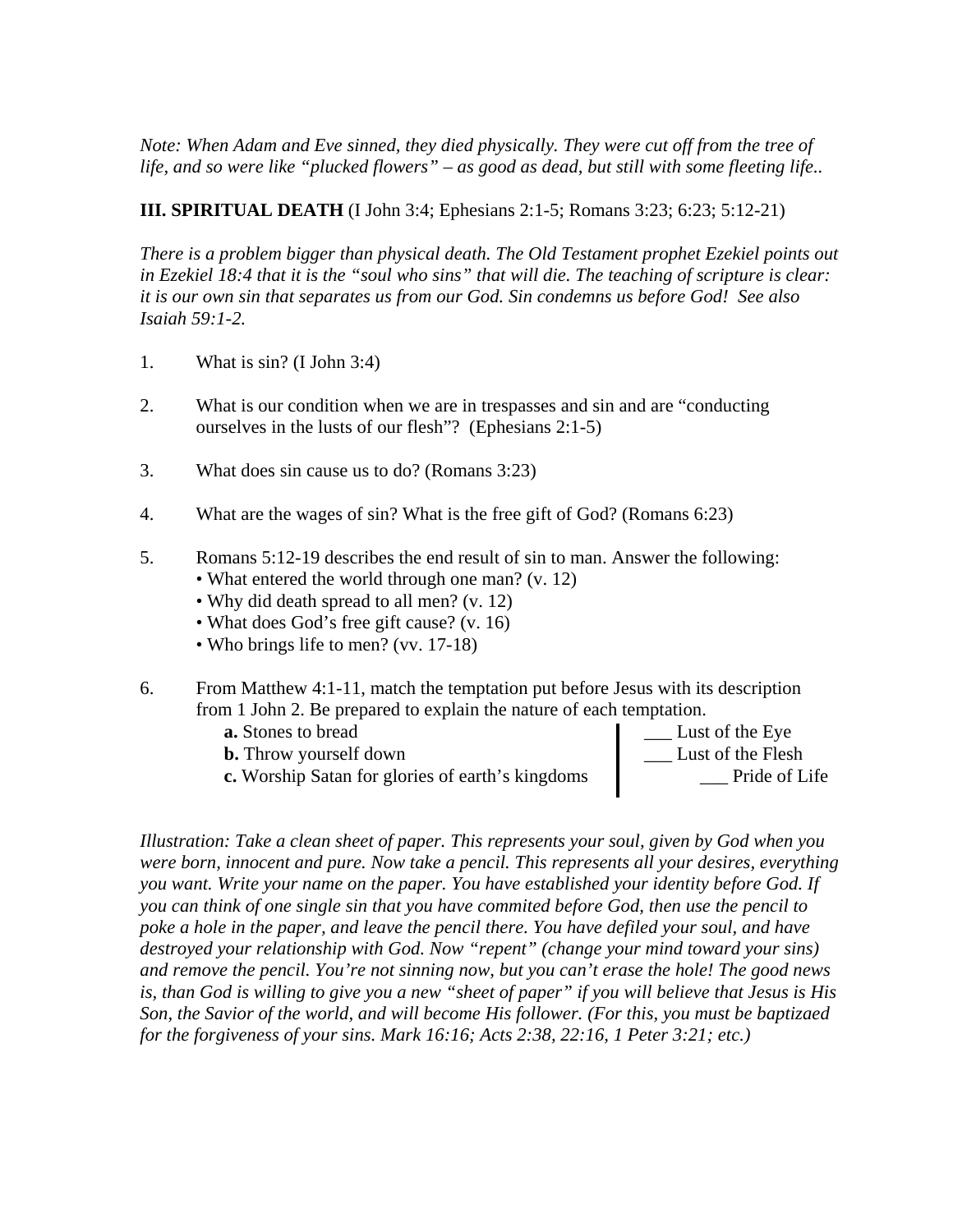# **Lesson 3: An Overview of God's Plan**  *Five Key Old Testament Passages*

#### **Introduction:**

 God revealed His plan for saving man through the Old Testament prophets, beginning with Moses and the account of man's first sin.

 God chose Abraham to be the father of many nations, ultimately making him the head of the physical family into which Jesus Christ was born. We'll overview the promises made to him in this lesson and review them in depth in our next lesson.

 Exodus 20 records the giving of the Law of Moses on Matthew Sinai. This records God's covenant that He made with the nation of Israel as His special people. This law served as a tutor to bring them to Christ (Galatians 3:24).

 David desired to build a house for God but was prevented. II Samuel 7 gives the account of God's promises for David and his family. Many of these promises can be seen fulfilled in Solomon, but ultimate and complete fulfillment would be in Jesus.

 The final passage we'll address in this lesson is from the prophet Jeremiah. In Jeremiah 31, the prophet speaks of a new covenant that God would make with His people. This prophecy's fulfillment in the New Testament will be shown.

#### **Memory Work: EPHESIANS 1:3-6.**

#### **I. THE FIRST PROMISE OF A SAVIOR** (Genesis 3:14-15)

*This scripture is never directly quoted in the New Testament, but it is alluded to in a number of places.*

- 1. In cursing the serpent, God placed enmity between two sets of individuals. Who were they? (Genesis 3:14)
- 2. Who would win the "bruise" battle? (Genesis 3:15)
- 3. Why was the "Son of God manifested"? (I John 3:8)
- 4. What did God do in "the fullness of time"? (Galatians 4:4)
- 5. Since we have gained victory through Jesus, what is God going to do with Satan? (Romans 16:20)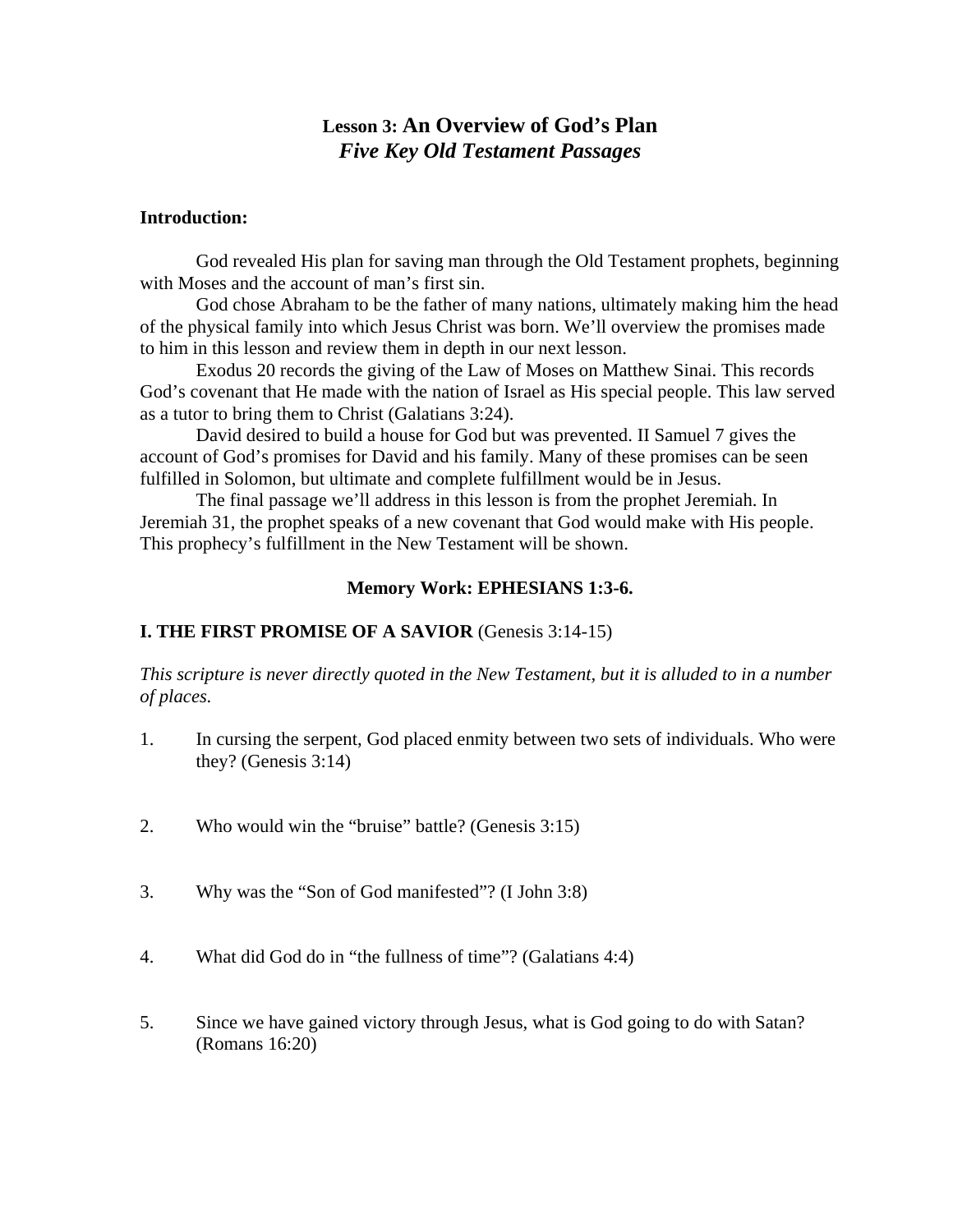# **II. THE PROMISES TO ABRAHAM** (Genesis 12:1-3)

*We'll study God's promises to Abraham in detail in the next lesson, so these questions will focus on the spiritual aspect of the promise.*

- 1. Fill in the blanks to complete the three promises God made to Abraham. (Genesis 12:2-3)
	- a) "Get out of \_\_\_\_\_ \_\_\_\_\_\_\_\_\_\_\_\_\_\_\_\_ ... to a \_\_\_\_\_\_\_\_\_\_\_\_ that I will \_\_\_\_\_\_\_\_\_\_\_\_\_\_\_\_\_\_." b) "I will \_\_\_\_\_\_\_\_\_ \_\_\_\_\_\_\_ a \_\_\_\_\_\_\_\_\_\_ \_\_\_\_\_\_\_\_\_\_\_\_\_\_\_." c) "In \_\_\_\_\_\_\_\_ all \_\_\_\_\_\_\_\_\_\_\_\_\_ of the \_\_\_\_\_\_\_\_\_\_\_\_\_ will be \_\_\_\_\_\_\_\_\_\_\_\_\_\_."
- 2. Now we'll focus on the third promise. It is given again in Genesis 22:16-18. From this passage, how would all nations of the earth be blessed?
- 3. What is the significance of the word "seed" being used instead of "seeds" in the promise to Abraham? (Galatians 3:16)
- 4. Who did Peter say is the fulfillment of the promise to Abraham? (Acts 3:25-26)

## **III. THE LAW OF MOSES** (Exodus 20)

- 1. Read Exodus 20:1-17. What is the common title for what is contained in these verses?
- 2. Was the inheritance promised to Abraham given through the law? (Galatians 3:17-18)
- 3. Why was the law added? (Galatians 3:19)
- 4. What did the law do for us? (Galatians 3:23-24)
- 5. What did Jesus do with the law? (Colossians 2:13-14)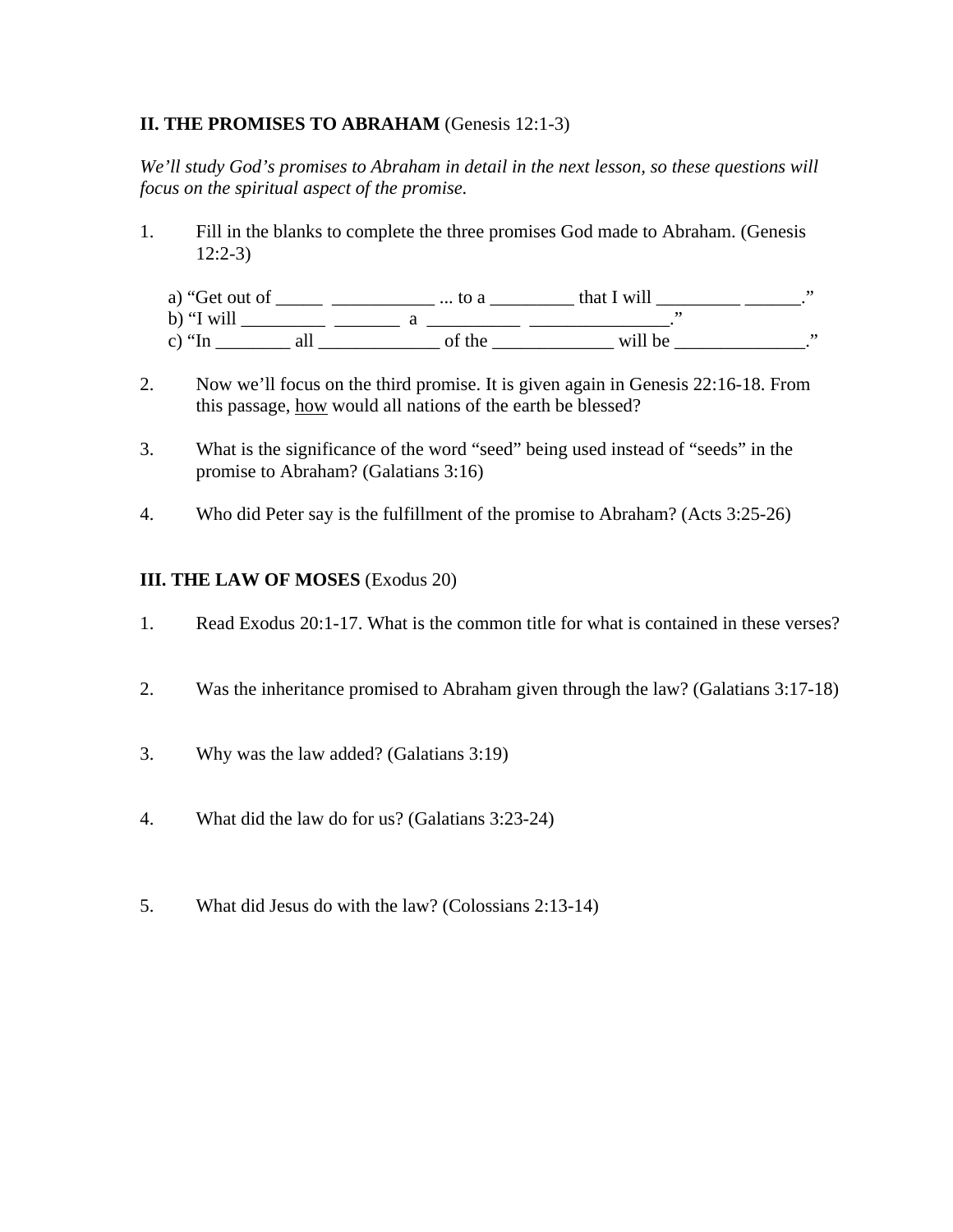# **IV. THE PROMISES TO DAVID** (II Samuel 7:4-17)

*A number of prophecies in the Old Testament have dual meanings. This passage is fulfilled in two ways: by Solomon and by Jesus.* 

- 1. What was God going to do for Israel? (II Samuel 7:10)
- 2. What was God going to do for David? (II Samuel 7:11)
- 3. What was David's seed going to do? (II Samuel 7:12-13)
- 4. When Peter preached on the day of Pentecost, who did he say is on the throne of David now? (Acts 2:30-31)
- 5. Who are the two people who fulfill the promise of a son to David? (II Samuel 7:14; I Kings 2:1-4; Matthew 1:1)

## **V. A NEW COVENANT** (Jeremiah 31:31-34; Hebrews 8:7-13)

- 1. What days were coming? (Jeremiah 31:31)
- 2. What would the covenant God was making with Israel be like? (Jeremiah 31:33)
- 3. Why will no man teach his brother or neighbor? (Jeremiah 31:34)
- 4. What was true about the first covenant? (Hebrews 8:7)
- 5. What would happen to the old covenant? (Hebrews 8:13)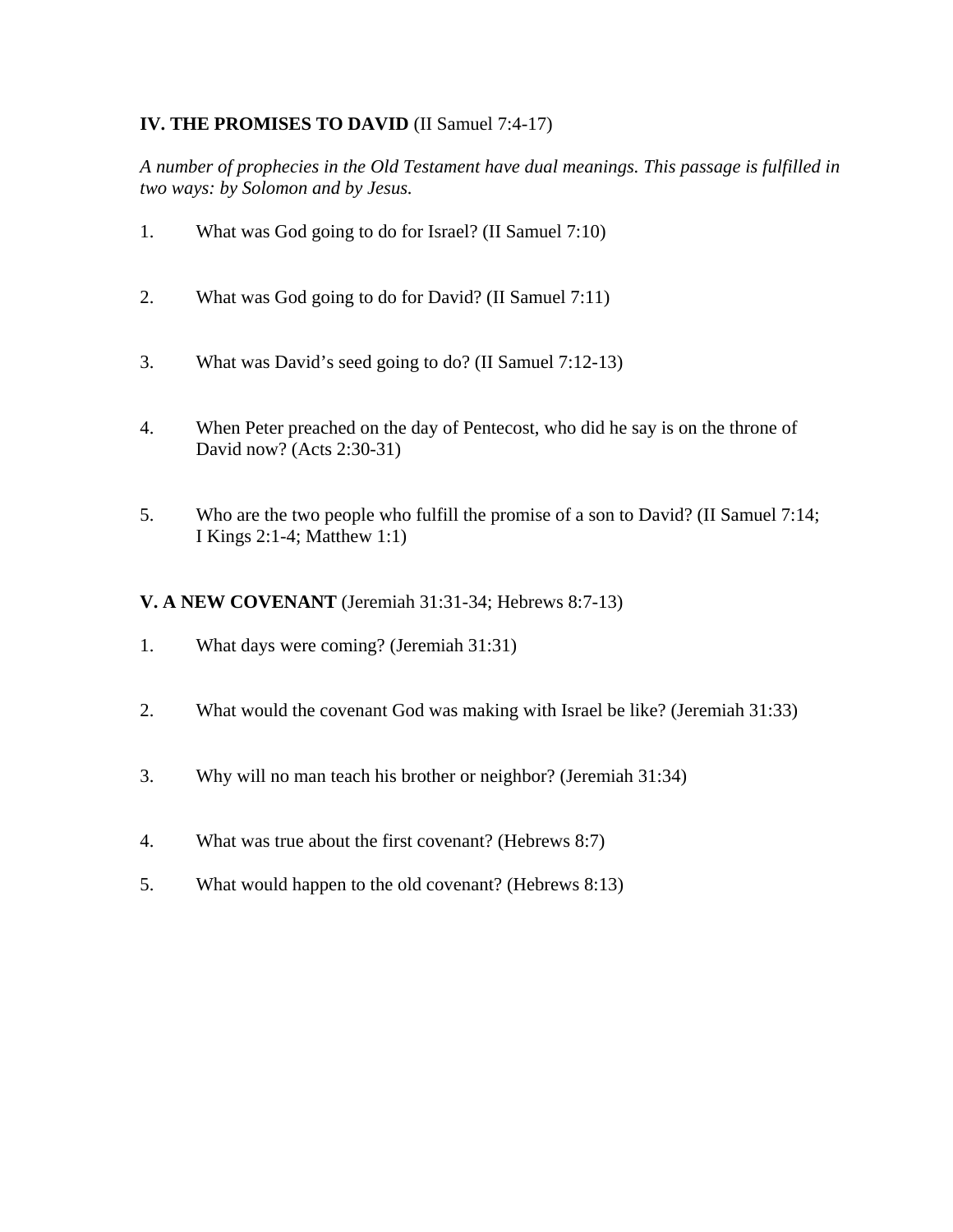# **Lesson 4: God's Promises to Abraham**

#### **Introduction:**

 We introduced in the last lesson the promises God made to Abraham in Genesis, focusing on the ultimate fulfillment of the third of those promises in the New Testament. This lesson will address all three of the promises in detail, and show how and when they were fulfilled. In showing the fulfillment of the first two promises to Abraham in the Old Testament, we will answer some false notions that many in the religious teach.

 The promises of God to Abraham were made before he left Ur of the Chaldees in Genesis 12 and are repeated in some form in Genesis 13, 15, 17, and 22. Three basic elements were included in the promise: that Abraham would be made a great nation, that his descendants would be given a land, and that through him and his descendants (seed) all people on earth would be blessed.

 The first of these promises was fulfilled in Egypt. Abraham's family (Jacob and his sons) were seventy in number when they went to Egypt. When they left about 400 years later, there were a nation of about 600,000 men, not counting women and children (Exodus 12:37).

 The land promise received significant attention in the book of Genesis. You may recall that Genesis was written by Moses, and would have been written right before the conquest of the land of Canaan. This would have been a very significant idea in the mind of the children of Israel.

 The most significant of these promises is the seed promise through which all nations on earth were blessed. It is through that promise that we are heirs of Abraham, even though we are Gentiles. We are part of the "all families of the earth" that will be blessed.

#### **Memory Work: EPHESIANS 1:3-6.**

#### **I. THE PROMISE OF A GREAT NATION** (Genesis 12:2; 15:1-6; 17:4-7)

- 1. "I will make you a \_\_\_\_\_\_\_\_\_\_\_\_\_\_\_\_\_\_\_\_\_\_\_\_\_\_." (Genesis 12:2)
- 2. When Abraham was childless, what did God promise him about his heir and his descendants? (Genesis 15:4-5)
- 3. Why was Abram's name changed? (Genesis 17:4-5)
- 4. How many were in the family of Jacob that moved to Egypt? (Genesis 46:26-27) (See if you can explain the difference in the numbers in v. 26 and v. 27.)
- 5. What happened to the children of Israel after the death of Joseph? (Exodus 1:7)

6. How many children of Israel left Egypt? (Exodus 12:37-39)

7. What special relationships did the children of Israel have with God that are described in Exodus 19:5-6?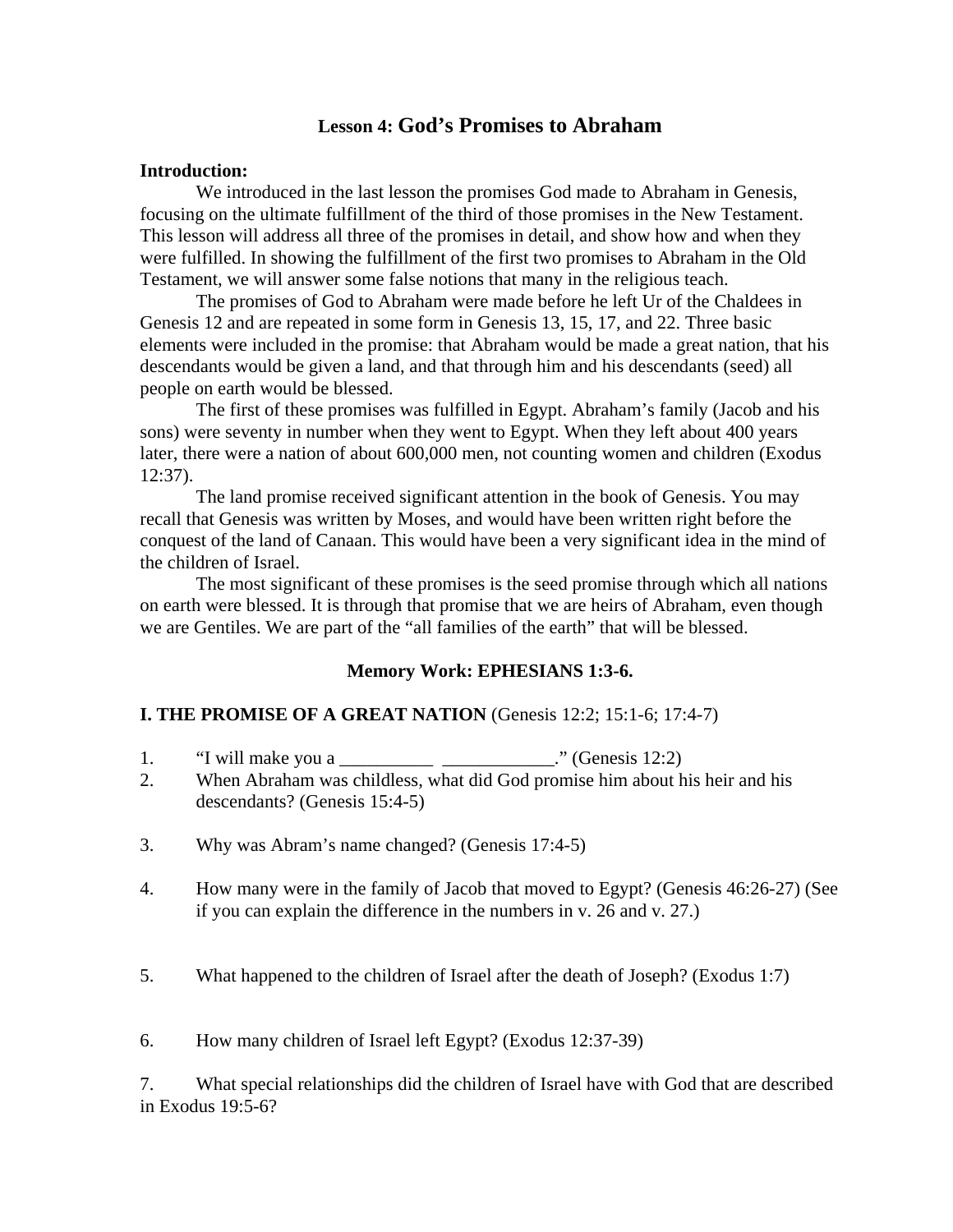## **II. THE PROMISE OF A LAND** (Genesis 12:1, 6-7; 13:14-18; 15:12-21)

 *"God kept His promise to Abraham. His promises were repeated to Isaac, then Jacob. Jacob's sons ended up in Egypt, just as God had declared. When their descendants became Egyptian slaves, God delivered them through Moses. Moses took them out of Egypt to Sinai, to the edge of the promised land, where His leadership passed to Joshua. Under Joshua, the Israelites conquered and inhabited the land (Joshua 21:43-45), just as God had promised.* 

 *Some today still look for a future fulfillment of this land promise. They claim the land was never fully received and that God promised a future return to the land. Yet, the testimony we have confirms that the land was received when Joshua and the Israelites inhabited it. Joshua claimed that all God promised had come to pass (Joshua 23:14-15). Later testimony confirms this (Nehemiah 9:8; Psalm 105:42-44)."*  Quote from Christianity Magazine, March/April 1999, "The Beginning of Abrahamic Promises", Matt Qualls, p.3/4-26.

- 1. "Get out of  $\frac{1}{\sqrt{2\pi}}$   $\frac{1}{\sqrt{2\pi}}$  ... to a  $\frac{1}{\sqrt{2\pi}}$  that I will  $\frac{1}{\sqrt{2\pi}}$ (Genesis 12:1)
- 2. What land did God promise to Abraham's descendants? (Genesis 12:5-7)
- 3. When would Abraham's descendants receive the land? (Genesis 15:13-16)
- 4. What are the boundaries of the land that God promised to Abraham? (Genesis 15:18- 21)
- 5. Before the children of Israel conquered the land of Canaan, how did God describe the land that they were to go in and possess? (Deuteronomy 1:8)
- 6. What does Joshua say that the Lord gave to Israel? (Josh. 21:43)
- 7. How much of what the Lord promised was fulfilled? (Josh. 21:45; 23:14)
- 8. What was required for Israel to <u>lose</u> the land that God had promised? (Josh. 23:15-16)
- 9. What were the boundaries of the land that Solomon ruled? (I Kings 4:21) How do these boundaries compare to what God promised to Abraham? (Genesis 15:18)

# **III. THE SEED PROMISE** (Genesis 12:2-3; 22:16-18)

- 1.  $\text{``In} \quad \text{all}$  of the will be will be will be  $\text{``In}$ (Genesis 12:3)
- 2.  $\text{``In} \_\_\_\_\_\_\_\_\$ all the  $\_\_\_\_\_\_\_\_\$  of the  $\_\_\_\_\_\_\$ shall be  $\frac{1}{2}$  ." (Genesis 22:18)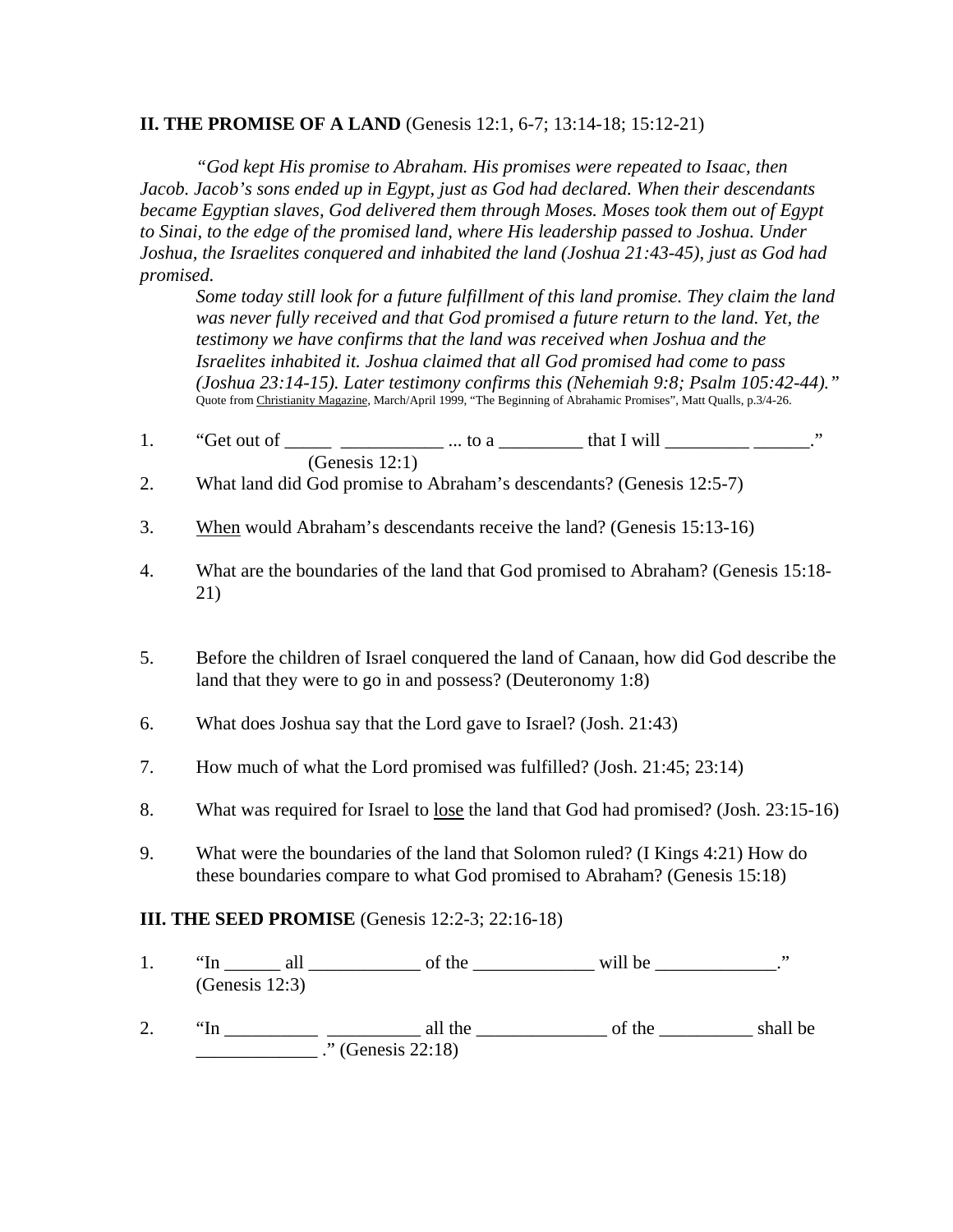- 3. When Zacharias finally spoke after the birth of John, he indicated that God was in the process of fulfilling prophecy. What did he say that God was remembering at that time? (Luke 1:72-73)
- 4. Who besides the Jews would receive the blessing of Abraham? How would this blessing be received? (Galatians 3:14)
- 5. Who specifically is "Abraham's seed"? (Galatians 3:16)
- 6. Read Galatians 3:26-29 and tell how we can become Abraham's seed.
- 7. How does Paul say that God fulfilled the "promise made to the fathers"? (Acts 13:32-33)
- 8. How did Peter say that the promise for all nations of the earth to be blessed was fulfilled? (Acts 3:24-26)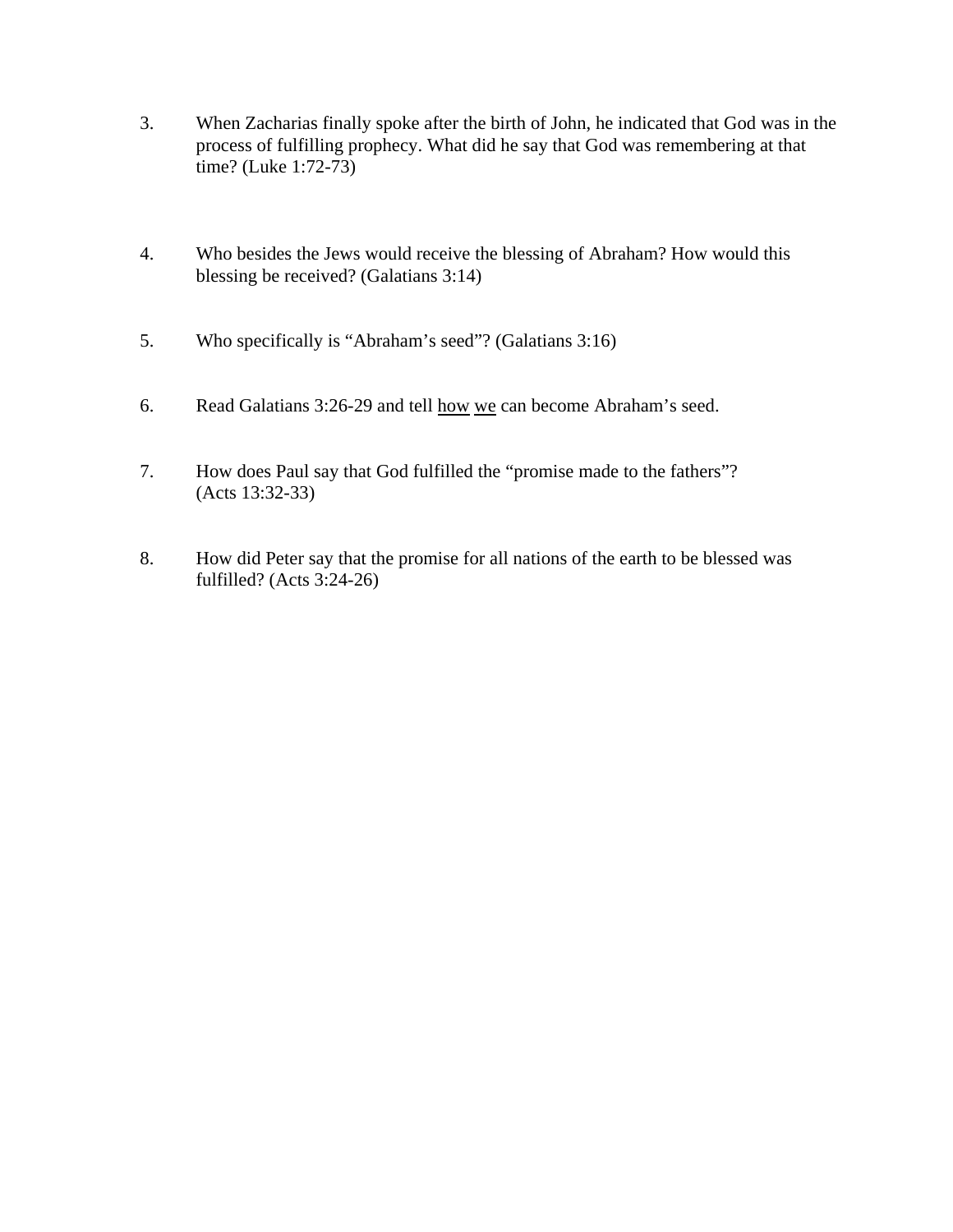# **Lesson 5: The Law of Moses**

#### **Introduction:**

 In this lesson we'll look at the purpose of the Law of Moses in God's plan for saving man. We'll see its origin and note how God fulfilled it and took it out of the way, and we'll review its purpose.

 God set up His covenant with Israel. He chose them as a special people and a separate nation. Their ultimate purpose as a nation was to prepare and preserve the family of Jesus Christ.

 One of the most significant events was the giving of the law at Mount Sinai. Imagine the amazement of the children of Israel as they observed the very presence of God on the mountain and made a national covenant (agreement between two parties) with God. God set conditions for Israel in this covenant: if they kept the covenant He would bless them; if they broke the covenant He would curse them. When this covenant had done what it was intended to do, it was "taken out of the way, nailed to the cross." (Colossians 2:14)

## **Memory Work: EPHESIANS 1:3-6.**

## **I. THE GIVING OF THE LAW** (Exodus 19-24)

- 1. How would Israel be a "special treasure" to God? (Exodus 19:5)
- 2. What did the children of Israel agree to do? (Exodus 19:8)
- 3. List the ten commandments:

| $\left($ Exodus 20:3) - 1:  | $(Exodus 20:13) - 6:$         |
|-----------------------------|-------------------------------|
| $\left($ Exodus 20:4) - 2:  | $(Exodus 20:14) - 7:$         |
| $\left($ Exodus 20:7) - 3:  | $\text{(Exodus } 20:15) - 8:$ |
| (Exodus 20:8) - 4:          | $\text{(Exodus 20:16)} - 9:$  |
| $\left($ Exodus 20:12) - 5: | $\left($ Exodus 20:17) - 10:  |

- 4. God gave not only the ten commandments to Israel, but also presented a number of regulations to guide their behavior (Exodus 21-23). What did the children of Israel agree to do after they heard all the words of the Lord? (Exodus 24:3)
- 5. How was the covenant with Israel "dedicated"? (Exodus 24:5-8; Hebrews 9:18)

#### **II. ISRAEL BREAKS GOD'S COVENANT**

- 1. While Moses was still on the mountain, Israel violated at least one of the ten commandments. Which? (Exodus 32:2-6; Deuteronomy 9:16)
- 2. How did Moses save Israel from destruction at this time? (Exodus 32:9-14)
- 3. Where else did Israel provoke God? How had they acted as long as Moses knew them? (Deuteronomy 9:22-24)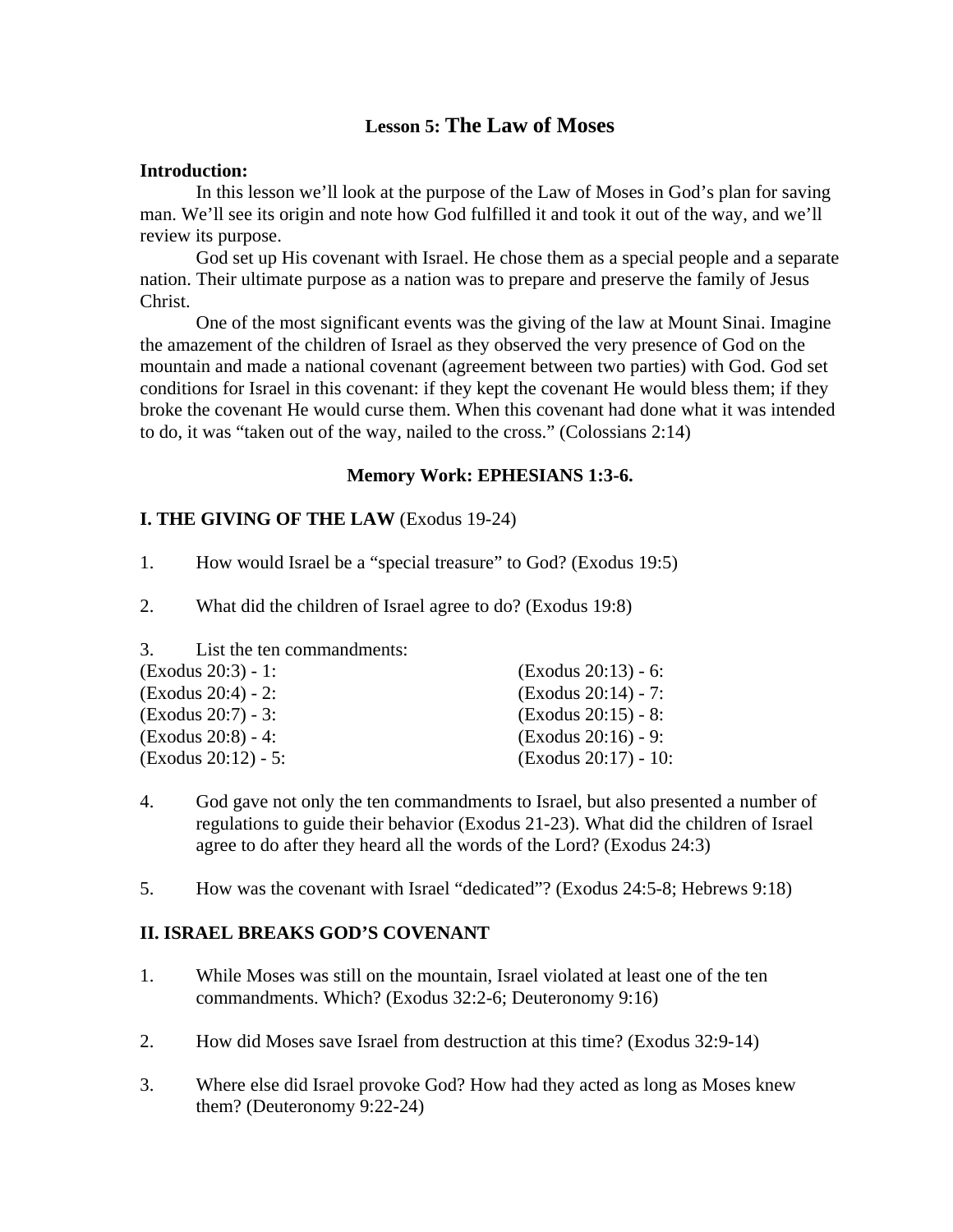- 4. What did Israel do with God's statutes and judgments? (Ezekiel 20:13,21)
- 5. What did Israel do to their covenant with God? (Jeremiah 31:31-32)

# **III. THE LAW'S PURPOSE** (Galatians 3)

- 1. Is anyone justified by keeping the law? (3:11)
- 2. What did Christ redeem us from? (3:13)
- 3. Was the inheritance God promised based on law or promise? (3:17-18)
- 4. Why was the law added? (3:19)
- 5. Could the law give life? (3:21)
- 6. What is the purpose of the law according to Galatians 3:22-24?
- 7. What purpose did Paul say the "things written before" serve? (Romans 15:4)
- 8. What purpose did the examples of disobedience being recorded serve for the Corinthians and for us? (I Corinthians 10:11)

# **IV. THE LAW'S FULFILLMENT**

- 1. Based on the change of priesthood, what else had to change? (Hebrews 7:11-12)
- 2. What did Jesus come to do with the first covenant? (Hebrews 10:8-9)
- 3. How does II Corinthians 3:7 describe the law?
- 4. What did Jesus come to do to the Law and the Prophets? What would be required for any part of the Law to pass away? (Matthew 5:17-18)
- 5. What did Jesus abolish in His flesh? What did this do for Jew and Gentile? (Ephesians 2:14-16)
- 6. What did Jesus do to the "handwriting of requirements" which was against them? (Colossians 2:13-14)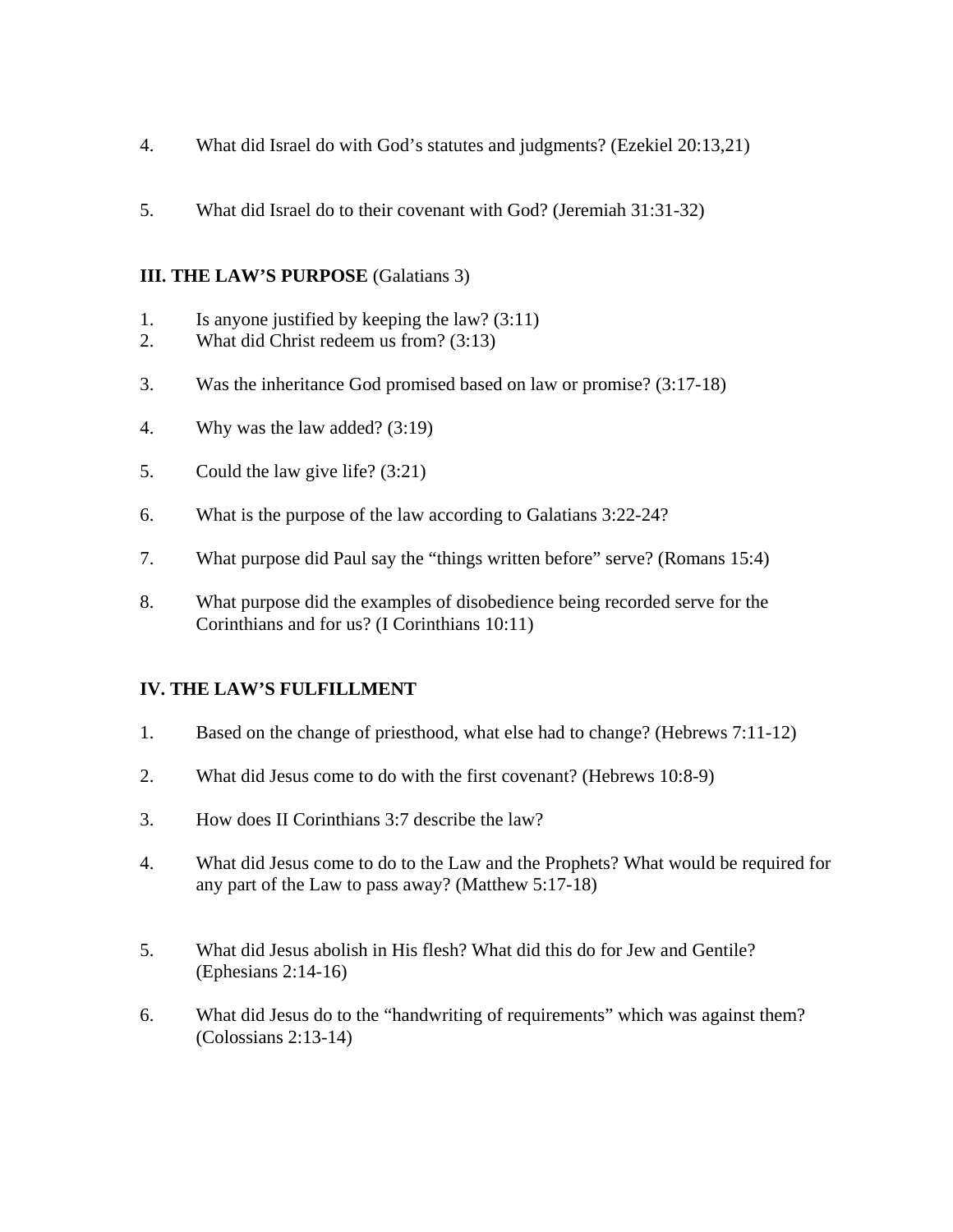# **Lesson 6: The Nation of Israel**

#### **Introduction:**

 What was God's purpose when He told Abraham that He would bless all people through His seed? How does the nation of Israel fit into this promise? What brought Judah back into the land and made Israel disappear as a separate nation?

 This lesson will trace the seed promise from Abraham through his immediate heirs and their families, end up with Jacob and his family entering Egypt. We'll look at the children of Israel from their desert wanderings until they arrived in the land of Canaan. We'll see how Israel dealt with God from the period of the judges through the carrying of Judah into Babylonian captivity, and how God used this nation for His purpose. More than just a history lesson, we'll see that God cared and preserved a nation even though the nation rejected Him.

#### **Memory Work: EPHESIANS 1:3-6.**

## **I. THE EARLY DAYS OF A PEOPLE**

#### *A. The Promise to Isaac (Genesis 25:19-34)*

- 1. For what did Isaac plead with the Lord? (v. 21)
- 2. Which of the two children to be born to Isaac and Rebekah would be stronger? Whta was the name of this child? (vv. 23-26)
- 3. What did Esau do with his birthright? (vv. 31,34)
- *B. The Promise to Jacob (Genesis 28, 32, 49)*
	- 1. How did Isaac bless Jacob? (28:3-4)
	- 2. How numerous did God say Jacob's descendants would be? (28:14)
	- 3. What was Jacob's name changed to when he wrestled an unidentified man? Why? (32:27-28)
	- 4. When Jacob blessed his sons, to which son did he say his other sons would bow? (49:8)
	- 5. "The shall not depart from set of a set of the state of the shall not depart from set of  $\frac{1}{2}$  from between his feet, until \_\_\_\_\_\_\_\_\_\_\_\_\_\_\_\_\_\_\_ comes." (49:10)

#### **II. ISRAEL'S DISOBEDIENCE**

- *A. Before Entering Canaan*
	- 1. What did the children of Israel do immediately after God delivered them from Pharaoh? (Exodus 15:22-26)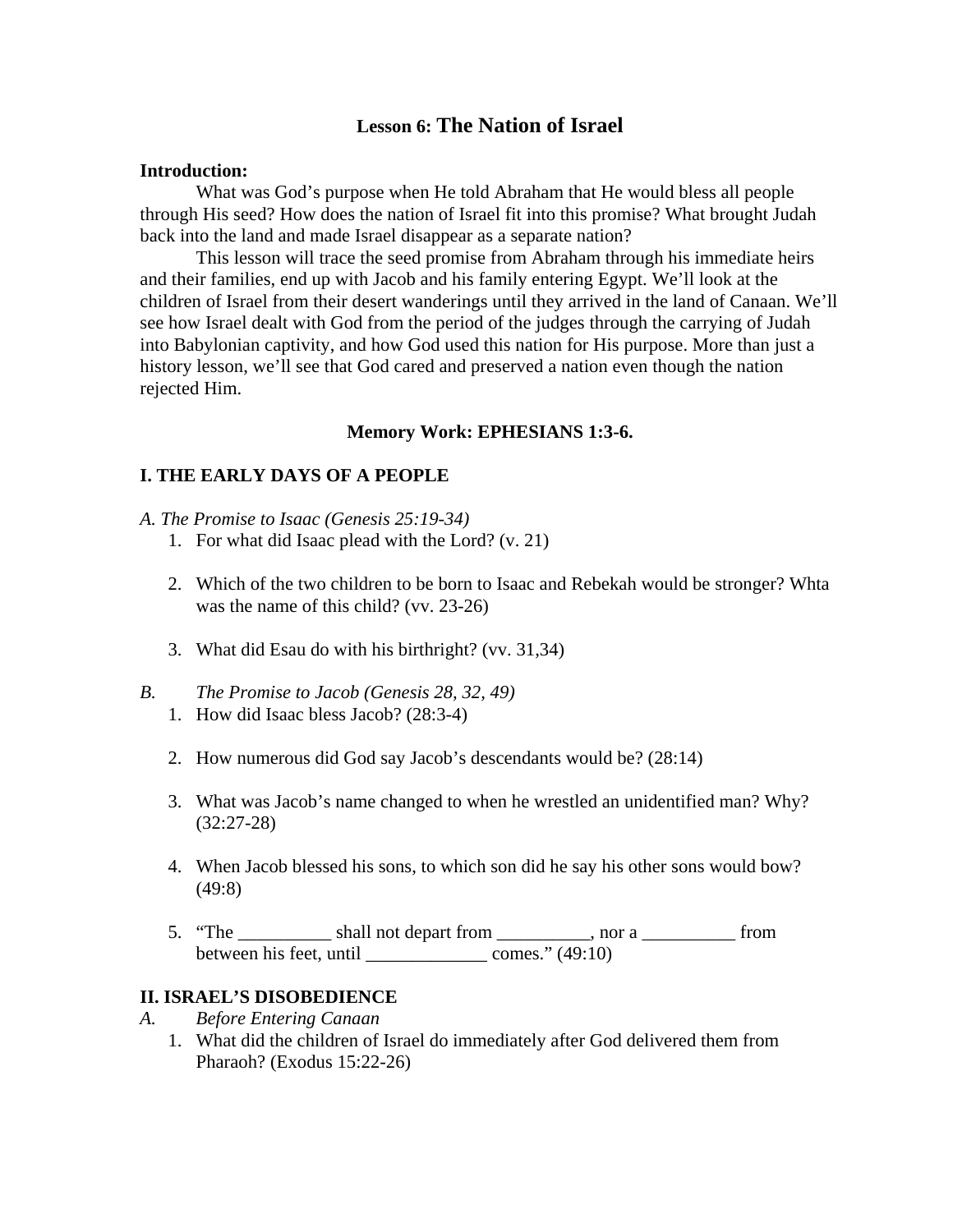- 2. In another incident relating to water, what did Israel do? How did God provide for them? (Exodus 17:1-7)
- 3. Later in their wilderness wandering, the children of Israel complained about something else. What was it and how did God resolve this problem? (Numbers 11:4- 15, 31-35)
- 4. As a "crowning achievement" in their rebellion against God, Israel stopped short of entering Canaan based on the advice of ten of the twelve spies. What did they want to do? What was their punishment? (Numbers 14:1-4, 11-19, 26-32)

# *B. In Canaan*

- 1. After the death of Joshua, what happened to the children of Israel? (Judges 2:11-15)
- 2. When God raised up judges, what happened to the people? What happened when the judge died? (Judges 2:16-20)
- 3. When Israel later asked for a king, who did Samuel think the people had rejected? Who had they actually rejected? (I Samuel 8:4-8)
- 4. What did Samuel warn the people about regarding a king? (I Samuel 8:10-18)
- 5. Why did the nation of Israel divide after the death of Solomon? (I Kings 12:6-17)
- 6. Eventually the northern tribes (Israel) were taken into captivity by the Assyrians (II Kings 17). This was in fulfillment of prophecy in Hosea 1:4-5. What did Hosea prophesy about the kingdom of Israel?
- 7. Was Judah (the southern tribes) more righteous than Israel? (Jeremiah 3:6-11)

# **Thought Question**

Why was Judah preserved? Use the following scriptures to help answer this question. (II Samuel 7:12; Isaiah 7:14; Matthew 1:1, 18-25)

| Dates of Important OT Events |                                                     |  |
|------------------------------|-----------------------------------------------------|--|
| 1445 BC                      | Giving of Law of Moses at Matthew Sinai             |  |
| 1405 BC                      | Beginning of Conquering Canaan                      |  |
| 1050 BC                      | Saul Becomes King                                   |  |
| $1010$ BC                    | David Becomes King                                  |  |
| 970 BC                       | Solomon Becomes King                                |  |
| 930 BC                       | Divided Kingdom                                     |  |
| 722 BC                       | Assyrians Take Israel Captive                       |  |
| 586 BC                       | Fall of Jerusalem                                   |  |
| 536 BC                       | First Group of Babylonian Captives Returns to Judah |  |
| 520-516 BC                   | Rebuilding of Temple                                |  |
| 444 BC                       | Walls of Jerusalem Rebuilt                          |  |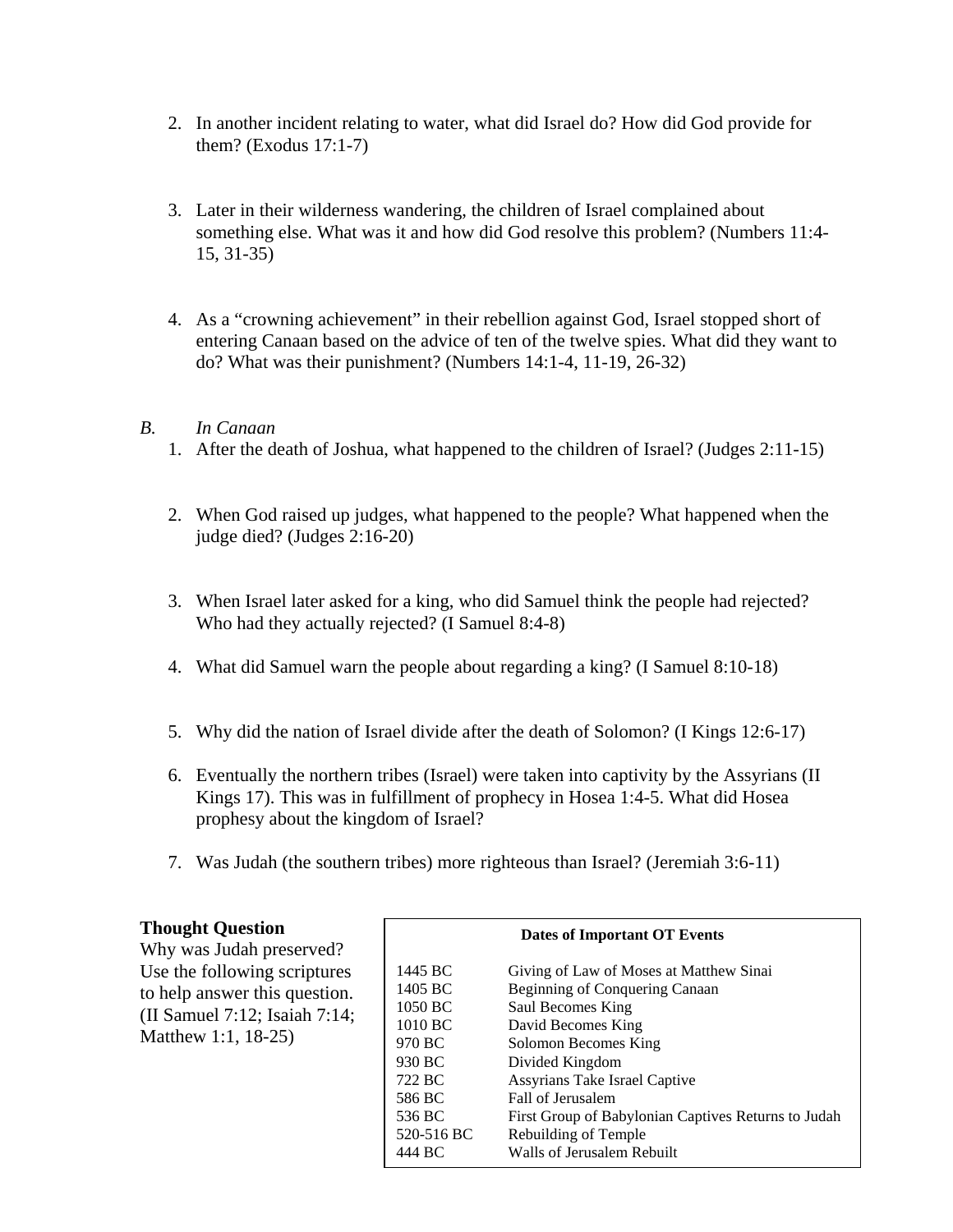# **Lesson 7: Jesus: The ULTIMATE Prophet, Priest, and King**

#### **Introduction:**

 In this lesson we will observe how Jesus fulfills Old Testament prophecy in filling the three very significant religious and national roles of prophet, priest, and king.

 Prophets were very significant in the Old Testament story, beginning with Moses and ending with Malachi. The Pharisees in Jesus' day said that they respected the prophets, but Jesus showed them by their actions that they really didn't and were hypocrites. They said they were looking for the Prophet that Moses had promised, but when Jesus came, He was rejected. Jesus is the ultimate prophet, through whom God speaks to us today.

 The role of priest in the national life of Israel in offering sacrifices and teaching the law was vital, beginning with the priesthood of Aaron and continuing through the time of Ezra. Jesus is now our High Priest, and we'll look at how He serves as High Priest and what He does for us.

 Even more than that, Jesus is now king of kings and lord of lords! On at least one occasion, the Jewish people who received Jesus gladly wanted to set Him up as an earthly king. But this was not His mission: His kingdom is not of this world. He is, however, "the King of the Jews," as Pilate correctly testified at the cross, over the objections of the Jewish leaders. We'll look at passages that teach that Jesus is now reigning – we're not looking for a future earthly reign.

The new memory work is **EPHESIANS 3:8-12.**

# **I. JESUS THE ULTIMATE PROPHET**

- 1. Read Exodus 7:1 and Exodus 4:14-16. These passages teach that Aaron served as Moses' "prophet." Explain from these two verses what the primary purpose of a prophet is.
- 2. When God agreed to speak to the people through a prophet, rather than speak directly to them, who was the prophet He used? To whom would the future Prophet be compared? (Deuteronomy 18:15-18)
- 3. For whom was a prophet supposed to speak? What was a prophet not supposed to do? (Deuteronomy 18:19-22)
- 4. When Peter quotes this prediction from Deuteronomy, he says that all the holy prophets had "foretold" the days of the apostles. Who played the role of "a prophet like Moses? (Acts 3:19-26)
- 5. By whom did God speak to the fathers in times past? By whom does He speak to us now? (Hebrews 1:1-2)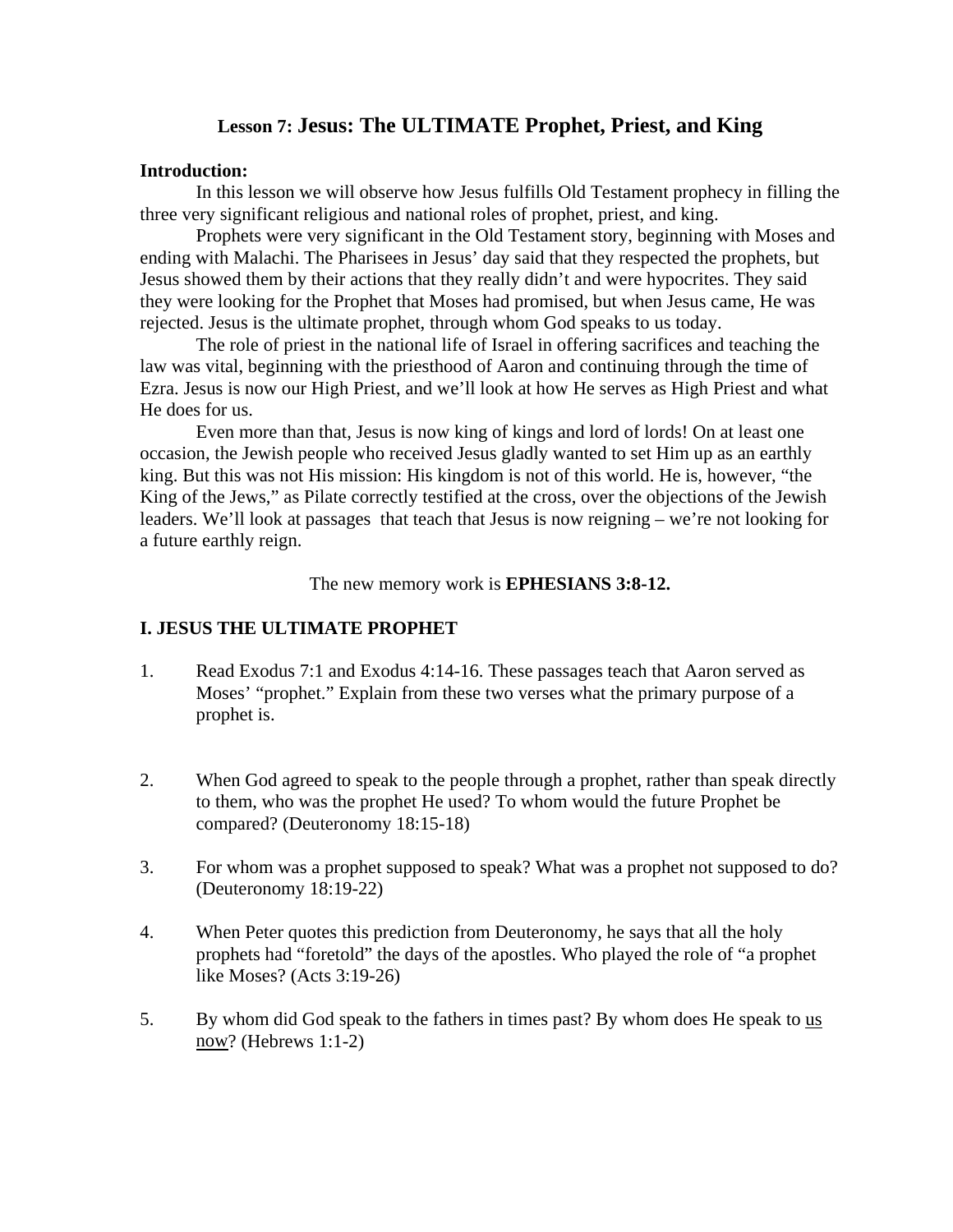## **II. JESUS THE ULTIMATE PRIEST**

- 1. Describe the difference between a priest and a High Priest. (Hebrews 9:6-7)
- 2. Who is our Great High Priest who has passed through the heavens? (Hebrews 4:14- 16)
- 3. What was a priest required to do under the old law? (Hebrews 5:1-4)
- 4. Jesus was prophesied to be a priest according to what order? (Hebrews 5:5-6; Psalm 110:1-4)
- 5. Did Melchizedek live before or after Aaron? What two offices did Melchizedek hold? (Genesis 14:18)
- 6. Jesus (as the prophesied "Branch") was going to serve as a priest from what position? (Zechariah 6:12-13)
- 7. Why could Jesus not serve as a priest under the Law of Moses? What happened to allow Him to serve as priest? (Hebrews 7:11-19)
- 8. Where is Jesus presently serving as our High Priest? (Hebrews 8:1-4)
- 9. What sacrifice has Jesus already offered as our High Priest? (Hebrews 9:24-28; 10:12)
- 10. List some things our High Priest is currently doing for us. (Hebrews 2:17-18; 4:14- 16; 7:25)

#### **III. JESUS THE ULTIMATE KING**

- 1. After warning the people about the qualifications and duties of any king that the children of Israel would set up, to what does God say the king should look for guidance? (Deuteronomy 17:14-20)
- 2. Whom did God set as a His king on His holy hill of Zion? (Psalm 2:4-9)
- 3. From whose throne would the Christ reign? (Acts 2:30)
- 4. According to Peter's sermon on the day of Pentecost, where is Jesus now and what position does He hold? (Acts 2:33-36)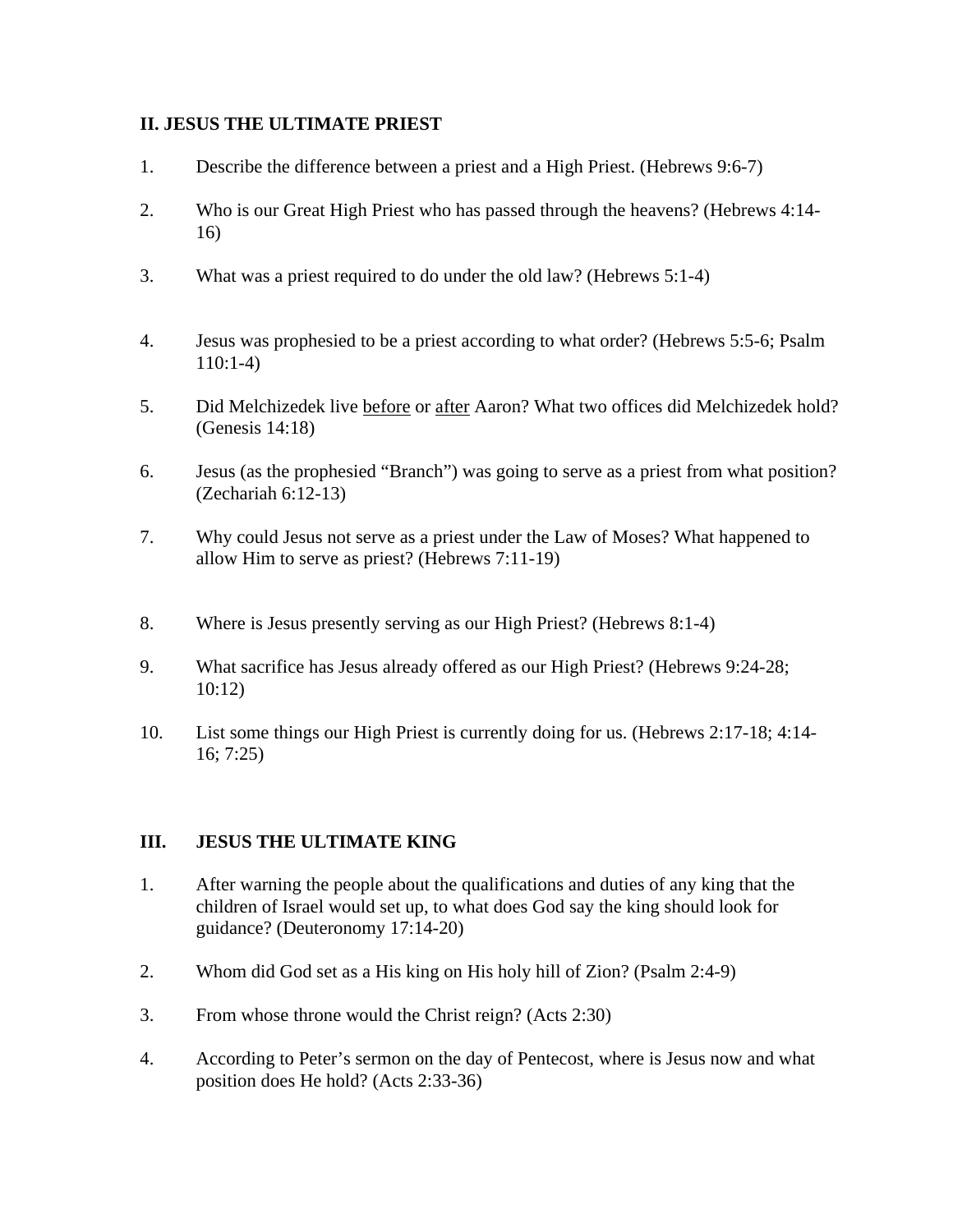- 5. What amount of authority does Jesus have, and what is the realm in which He has that authority? (Matthew 28:18-20)
- 6. For how long will Jesus reign? (I Corinthians 15:20-28)
- 7. What has God done for Jesus? What will all men eventually do before Jesus? (Philippians 2:9-11)
- 8. Who does the writer of Revelation tell us that Jesus is ruler over? (Revelation 1:5)
- 9. Jesus is "the blessed and only \_\_\_\_\_\_\_\_\_\_\_\_, the \_\_\_\_\_\_\_\_\_ of \_\_\_\_\_\_\_\_\_\_ and  $\frac{1}{\sqrt{1 - \frac{1}{\sqrt{1 - \frac{1}{\sqrt{1 - \frac{1}{\sqrt{1 - \frac{1}{\sqrt{1 - \frac{1}{\sqrt{1 - \frac{1}{\sqrt{1 - \frac{1}{\sqrt{1 - \frac{1}{\sqrt{1 - \frac{1}{\sqrt{1 - \frac{1}{\sqrt{1 - \frac{1}{\sqrt{1 - \frac{1}{\sqrt{1 - \frac{1}{\sqrt{1 - \frac{1}{\sqrt{1 - \frac{1}{\sqrt{1 - \frac{1}{\sqrt{1 - \frac{1}{\sqrt{1 - \frac{1}{\sqrt{1 - \frac{1}{\sqrt{1 - \frac{1}{\sqrt{1 - \frac{1}{\sqrt{1 -$

# **Warning:**

"Every soul who will not hear the Prophet shall be utterly destroyed from among the people." – Acts 3:23

Is Jesus your High Priest, or do you reject His sacrifice? (Hebrews 10:26-39)

"Kiss the Son, lest He be angry, and you perish in the way, when His wrath is kindled but a little. Blessed are all those who put their trust in Him." (Psalm 2:12)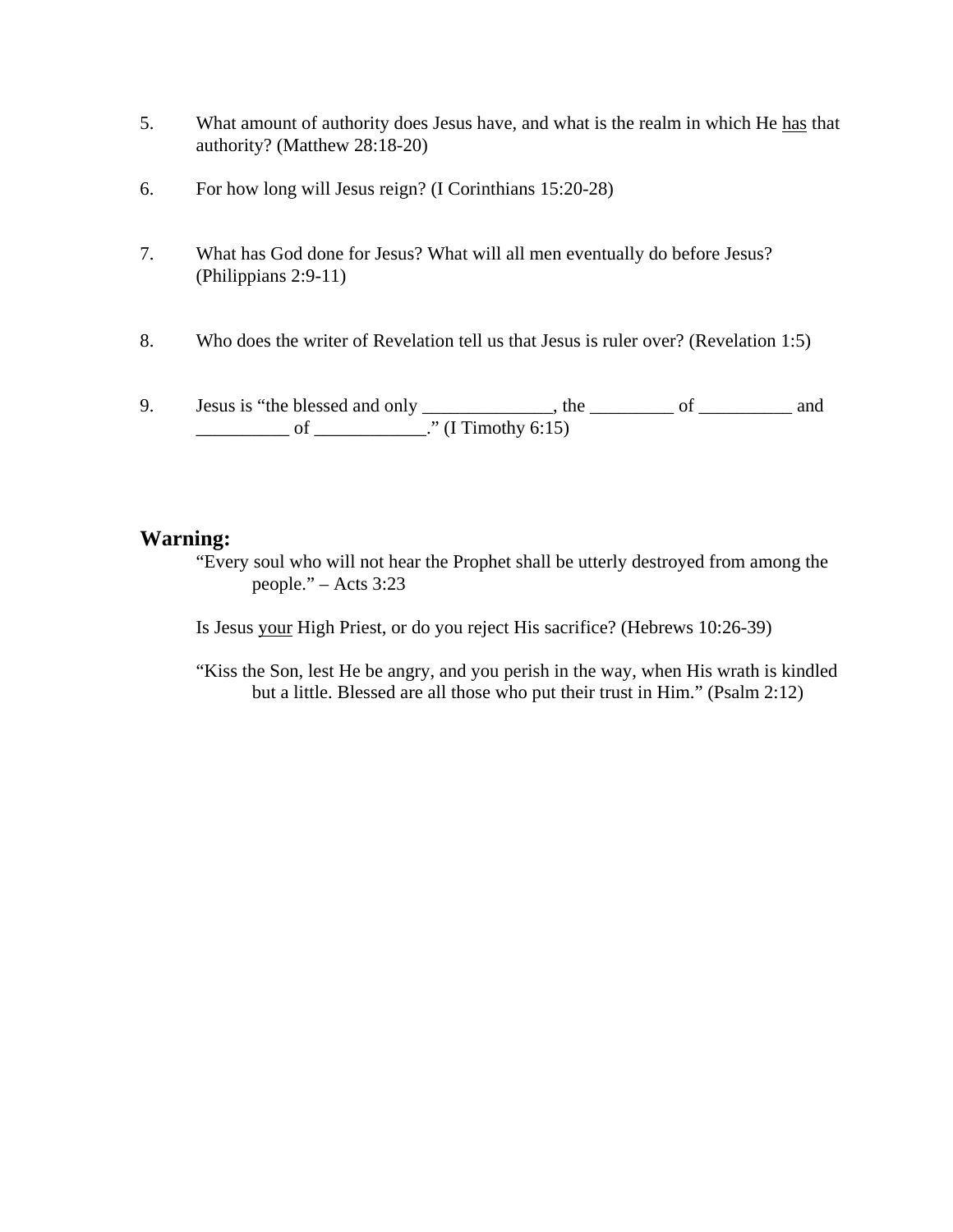# **Lesson 8: The Life of Christ**

#### **Introduction:**

 As we observed in the last lesson, Jesus is now KING OF KINGS and LORD OF LORDS! We looked at passages that show how Jesus is now serving as prophet, priest, and king. This lesson will be an overview of the life of Jesus, focusing on His perfect life and sacrifice.

## **Memory Work: EPHESIANS 3:8-12.**

## **I. OVERVIEW OF THE LIFE OF JESUS**

*Copies of: "THE LIFE, DEATH, AND RESURRECTION OF CHRIST" and a chart that outlines the Life of Christ are supplied for your use in your personal study. Use these pages to answer the following:* 

- 1. List the nine major periods of the life of Christ from the scripture outline below.
- 2. List the three major periods of the life of Christ from the chart.
- 3. List the three major periods of the public ministry of Jesus.
- 4. How many Passovers did Jesus' public ministry cover?

# **II. WHY DID JESUS COME TO EARTH?**

- 1. What was the Son who fulfilled prophecy supposed to do for His people ? (Matthew 1:21)
- 2. Who did Jesus come to earth to call to repentance? (Matthew 9:10-13)
- 3. What did Jesus say was the purpose of His coming in Matthew 20:27-28 (also Mark 10:45)?
- 4. What did Jesus say the Son of Man came to do? (Luke 19:10)
- 5. What did Jesus (the true Light) give to "as many as received Him"? (John 1:10-13)
- 6. According to John 3:14-17, why did God send His Son to the earth?
- 7. For what purpose did Jesus say He came in John 10:10?
- 8. How did Jesus say we can come to the Father? (John 14:5-7)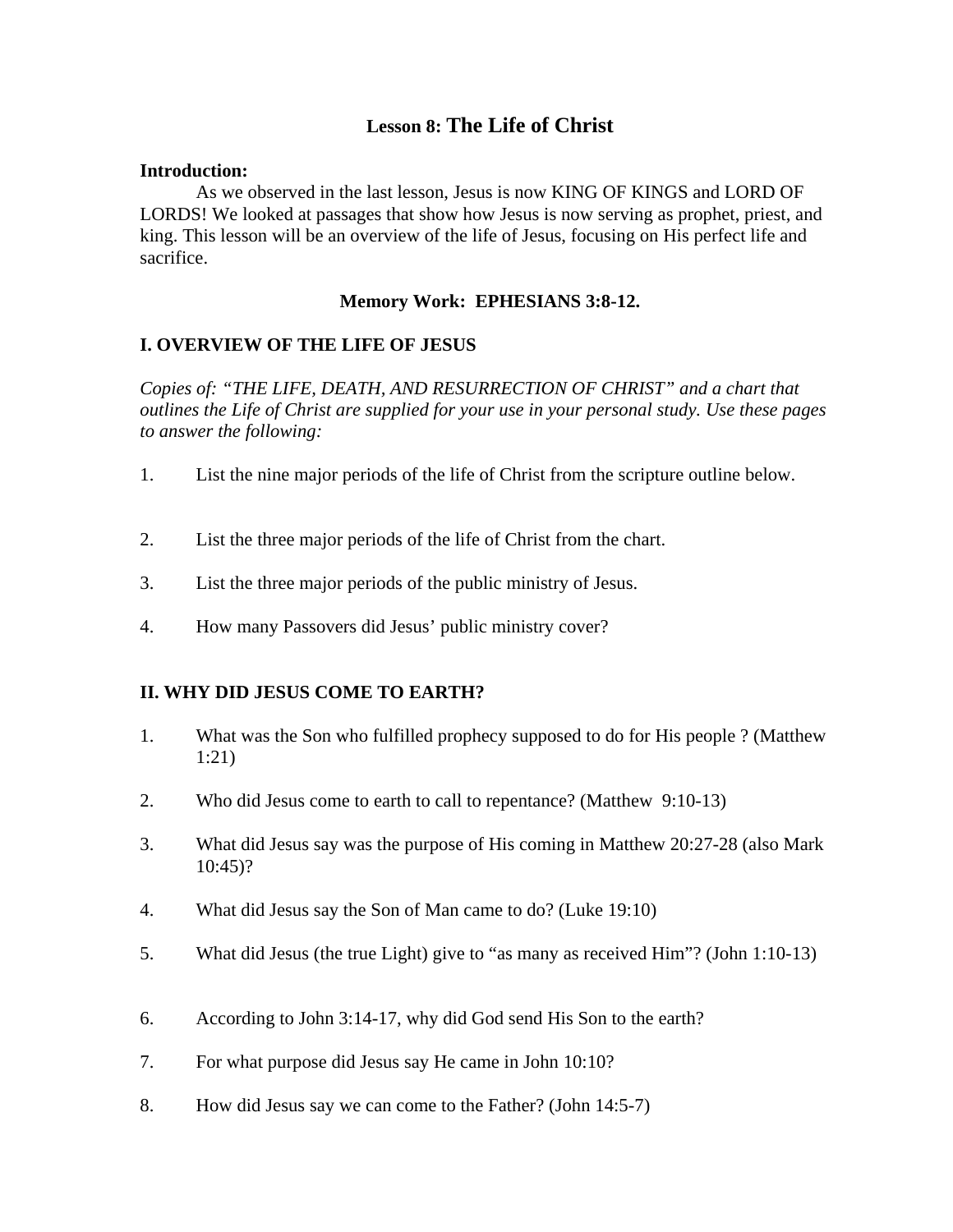- 9. Jesus willingly gave His life as a sacrifice on the cross. From the following passages, tell what Jesus knew about His death before the fact.
	- Matthew 20:18-19 -
	- John 10:17-18 -
	- Matthew 12:39-40 -

#### **III. JESUS THE PERFECT SACRIFICE**

- 1. How do we obtain the forgiveness of sins? What did God do in this arrangement? What must man do? (Matthew 26:28; Acts 2:38; Ephesians 1:7)
- 2. What type of example did Jesus provide for us? Why is He able to bear our sins? (I Peter 2:21-25)
- 3. With what are we redeemed? (I Peter 1:17-19)
- 4. What comparison does the writer of Hebrews draw between the blood of the Old Testament sacrifices and the blood of Jesus? (Hebrews 9:12-14)
- 5. What does Jesus, as the Mediator of the New Covenant, offer? (Hebrews 9:15)
- 6. What could the blood of bulls and goats not do? (Hebrews 10:4)
- 7. How have we been sanctified? (Hebrews 10:10-14)
- 8. What three words does Paul use to describe our condition without Christ? (Romans 5:6, 8, 10)
- 9. How have we been justified and reconciled to God? (Romans 5:9-11)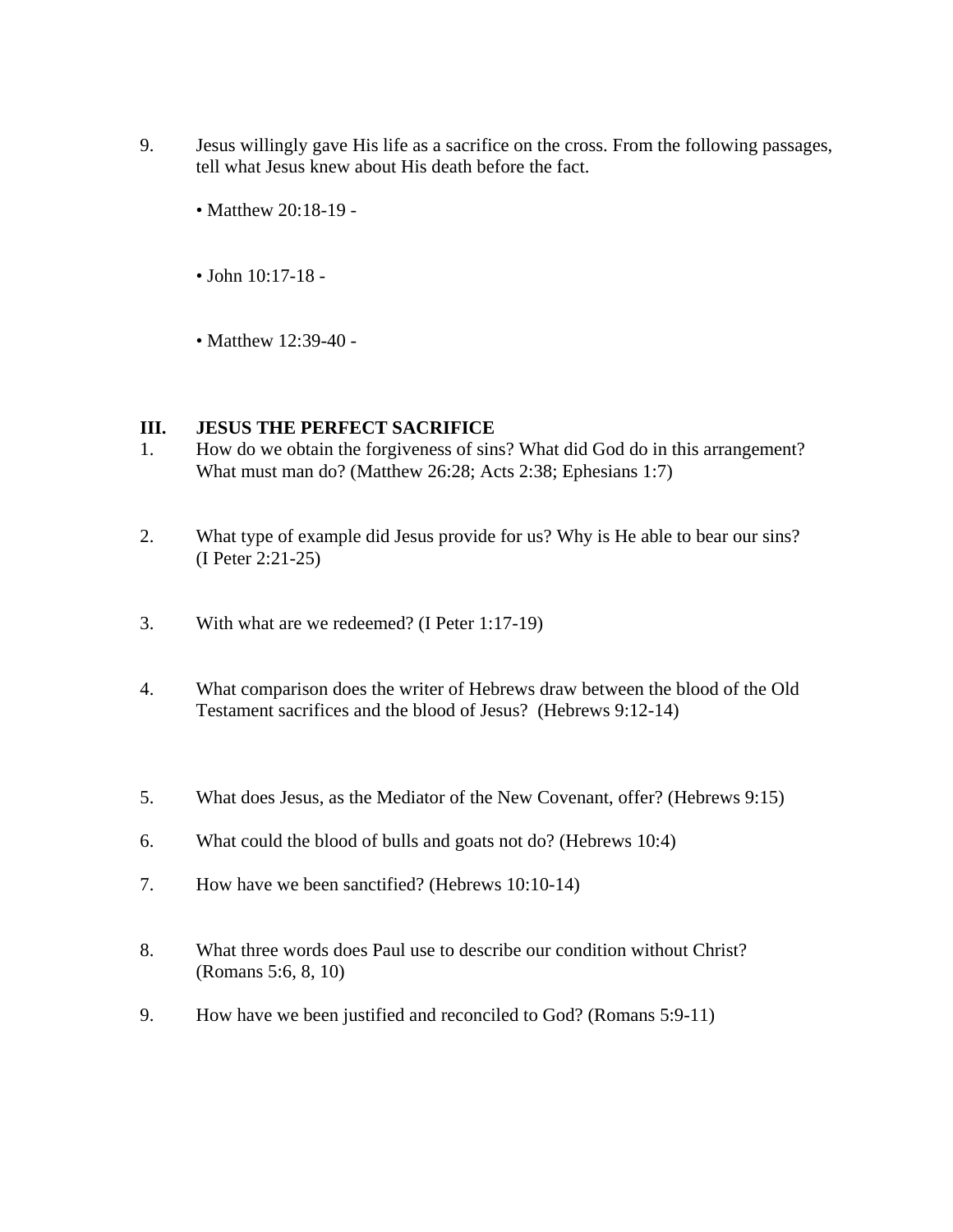# **Lesson 9: Establishing the Church**

#### **Introduction:**

 What is the church? When did God plan the church? What did He intend when He established the church?

 Church is a term that everybody knows and has a mental picture of what it means. The average person thinks about a religious structure (building). The word "church" actually comes from a Greek word that means "called out" or "assembly." The church is people! The church that God designed is a vital part of His plan (which is clearly seen when you look at Ephesians).

 Many in the religious world believe the church was an afterthought or a workaround that God devised when Jesus was rejected on earth. They believe that Jesus has not set up His kingdom and will set up kingdom on earth and rule from Jerusalem. A clear understanding of this lesson on the purpose of the church in God's eternal plan will help combat a number of religious errors.

## **Memory Work: EPHESIANS 3:8-12.**

#### **I. THE CHURCH - PROPHECY AND FULFILLMENT**

- 1. What was going to happen in the latter days? (Isaiah 2:2)
- 2. From where were the law and the word going to come forth? (Isaiah 2:3)
- 3. What was God going to establish in the "days of these kings"? (Daniel 2:44)
- 4. What was going to be true of the kingdom God was going to establish? (Daniel 2:44)
- 5. On whom all did God say He was going to pour out His Spirit in "those days"? (Joel 2:28-29)
- 6. Who was going to be saved? Where would there be deliverance? Whom would the Lord call? (Joel 2:32)
- 7. In what city were the apostles gathered on the Day of Pentecost in Acts 2?
- 8. What nation was the world ruler at this time?
- 9. What prophet did Peter say was being fulfilled as he preached? (Acts 2:14-16)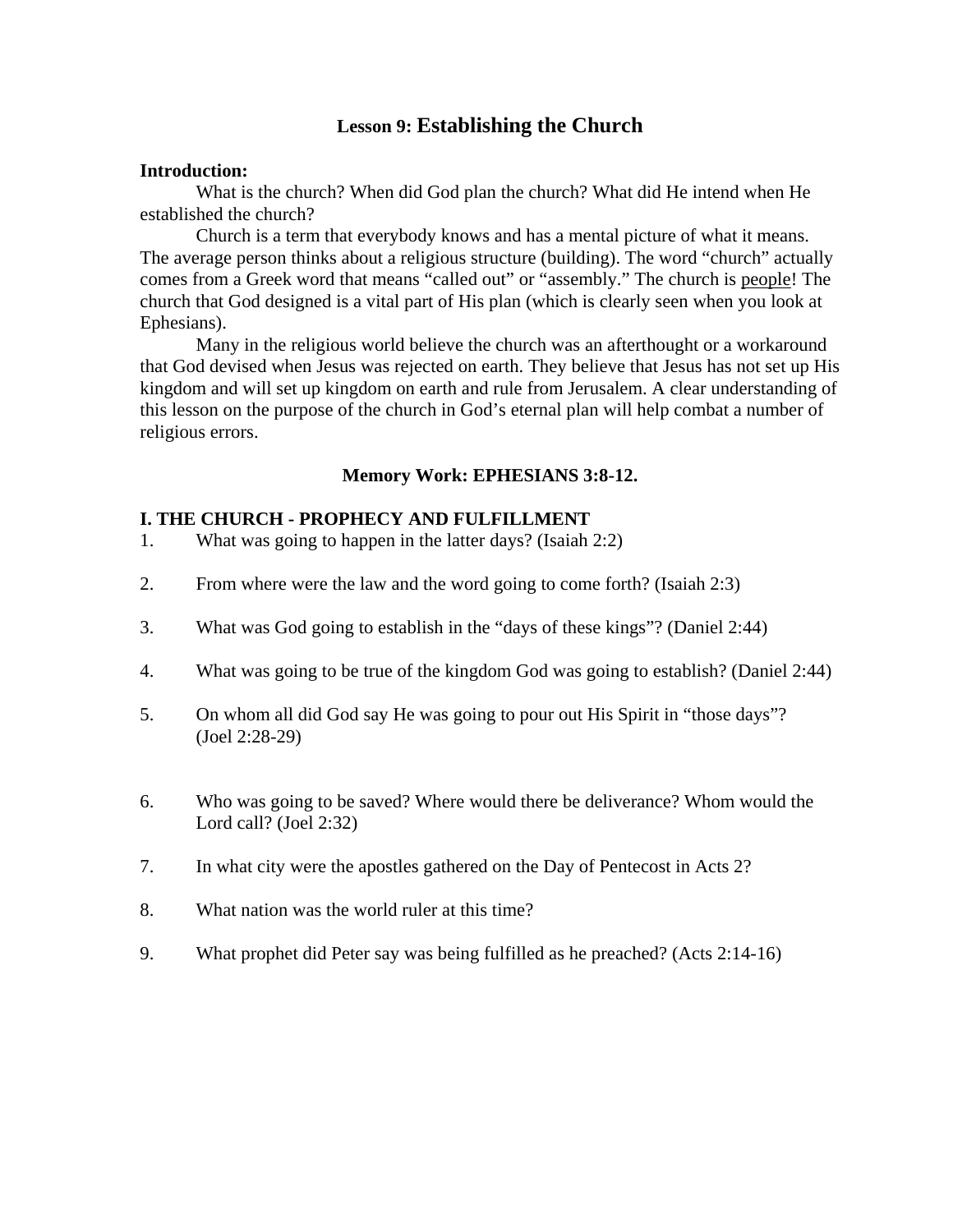# **II. THE CHURCH IN GOD'S ETERNAL PURPOSE (Ephesians 3)**

- 1. What was the mystery revealed to Paul? (3:4-6; especially v. 6)
- 2. How has the manifold wisdom of God been revealed? (3:10)
- 3. Use Ephesians 3:11 to show that the church was not an "afterthought" by God or a "backup plan"?
- 4. Where is God glorified? (3:21)

# **III. THE CHURCH DESCRIBED**

- 1. How is the church described in Ephesians 1:22-23?
- 2. How is the church described in Ephesians 2:19?
- 3. To whom is the church to be subject? (Ephesians 5:22-23)
- 4. When Jesus promised to build His church, what term did He further use to describe it? (Matthew 16:18-19)
- 5. List two descriptions of the church found in I Timothy 3:15. (Hebrews 9:15)

# **IV. WHAT IS THE CHURCH?**

- 1. How do we get into the body of Christ? (I Corinthians 12:13)
- 2. How do we get into Christ? (Galatians 3:26-27)
- 3. Who is added to the church? (Acts. 2:47, 38, 41)
- 4. Who adds people to the church? (Acts. 2:47)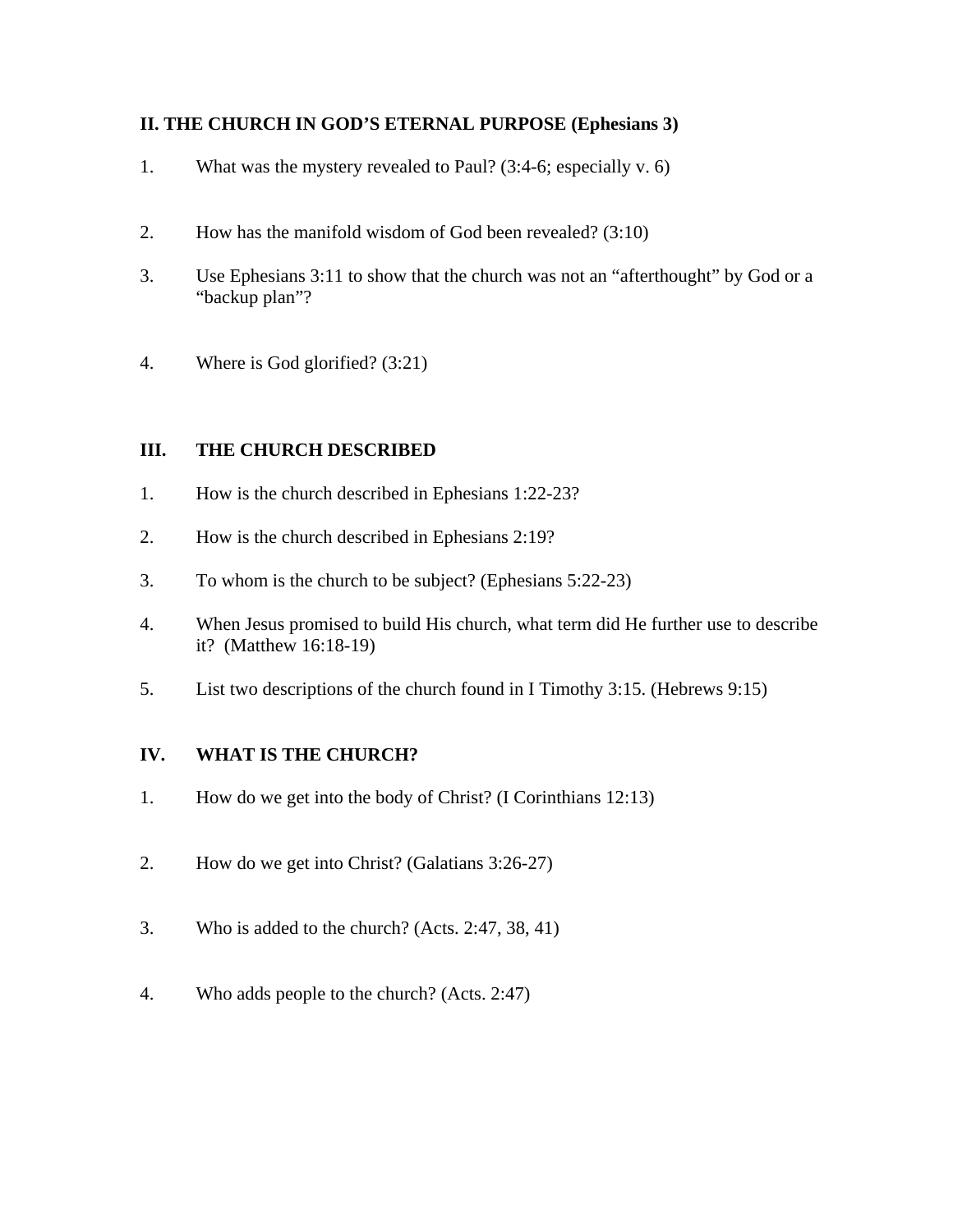# **Lesson 10: Miraculous Spiritual Gifts**

#### **Introduction:**

 The growth of the church in the New Testament is an amazing story. A small group of Jesus' believers (around 120) whose leader had been murdered became a group numbering in the thousands in a few months. What caused their growth?

 In just a few short years this "sect of the Jews" (as they were called by some) had expanded beyond the land and nation of Israel to Gentiles and throughout the known world. What caused this expansion?

#### **Memory Work: EPHESIANS 3:8-12.**

## **I. SPIRITUAL GIFTS PROMISED**

- 1. What did Jesus say would happen to the twelve? Why would it happen? (Matthew 10:16-18)
- 2. How would the apostles (v. 5) be able to answer their accusers? (Matthew 10:19-20)
- 3. What signs would "follow those who believe"? (Mark 16:17-18)
- 4. What was the purpose of these signs? (Mark 16:20)
- 5. Immediately before His ascension, what did Jesus promise His apostles? (Acts 1:5)
- 6. What was going to "come upon" the apostles and what would they do? (Acts 1:8)

#### **II. MIRACULOUS SPIRITUAL GIFTS RECEIVED AND USED**

- 1. On the Day of Pentecost, what did the apostles (1:26) receive? What did it cause them to do? (Acts 2:1-4)
- 2. What was Peter able to do in the name of Jesus for the lame man in Acts 3?
- 3. What did the Holy Spirit allow Peter to do before the Sanhedrin? (Acts 4:8-12)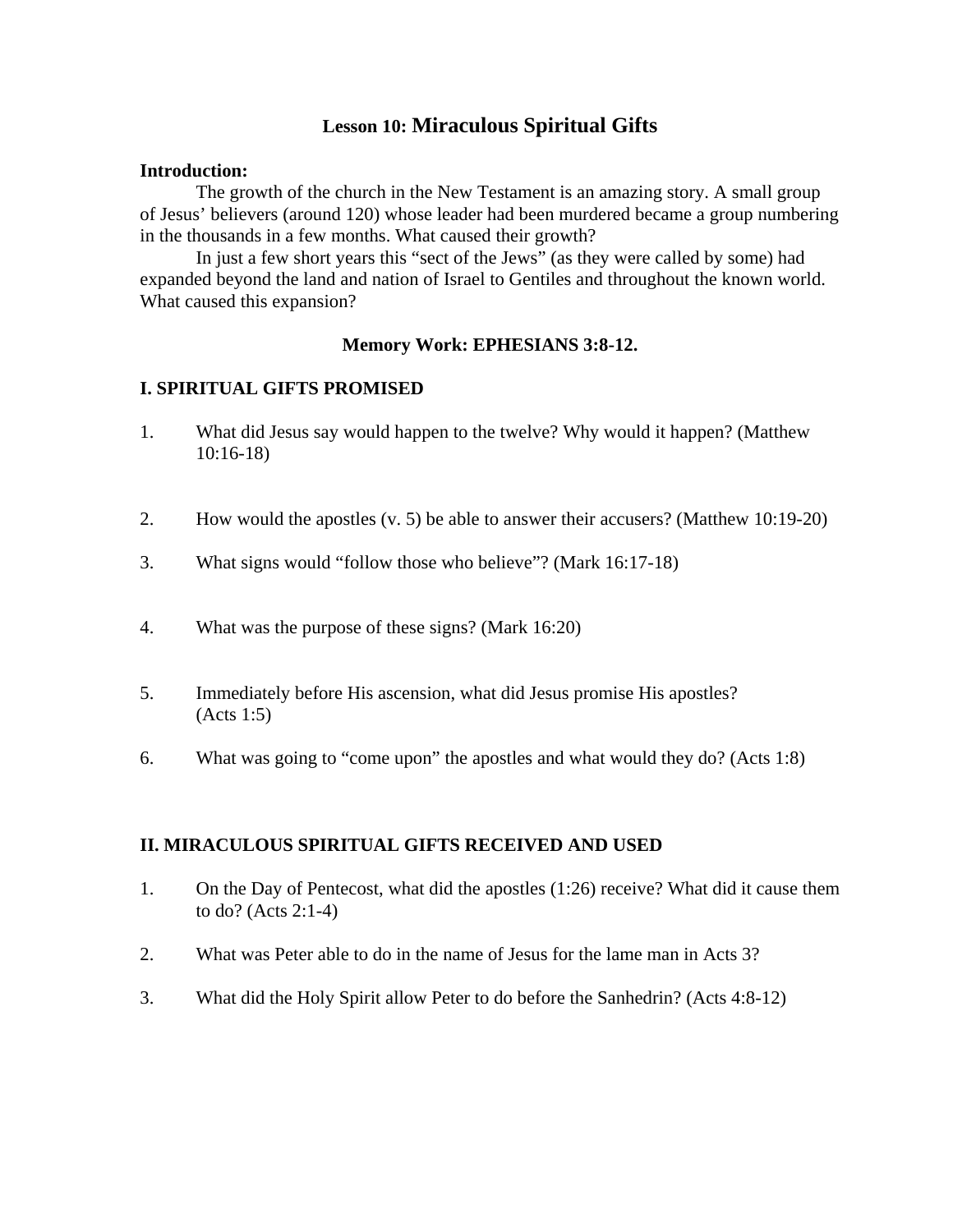- 4. What did the Sanhedrin observe about Peter and John during their time before them? (Acts 4:13)
- 5. How were signs and wonders performed among the people? (Acts 5:12)
- 6. Who all came to be healed by the apostles? (Acts 5:15-16)
- 7. What caused Elymas the sorcerer to go blind? (Acts 13:6-11)
- 8. Who did Paul heal in Lystra? (Acts 14:8-10)
- 9. What type of unusual miracles did God work through Paul? (Acts 19:11-12)
- 10. Look at Acts 9:36-43 and Acts 20:9-10. What similar miracle were Peter and Paul able to perform in these passages?

# **III. HOW WERE SPIRITUAL GIFTS GIVEN?**

- 1. How were the apostles able to perform miracles? (Acts 2:4; 3:8; 13:9)
- 2. How was the Holy Spirit given to the saints in Samaria? (Acts 8:17-19)
- 3. How did Timothy receive the gift of God? (II Timothy 1:6)

# **IV. MIRACULOUS SPIRITUAL GIFTS WERE TEMPORARY**

- 1. Why were Peter and John sent to Samaria by the other apostles? (Acts 8:14-16)
- 2. Why were different gifts given? (I Corinthians 12:7)
- 3. List the gifts found in I Corinthians 12:8-10.
- 4. What fails? What never fails? (I Corinthians 13:8)
- 5. When will "that which is in part" be done away? (I Corinthians 13:9-10)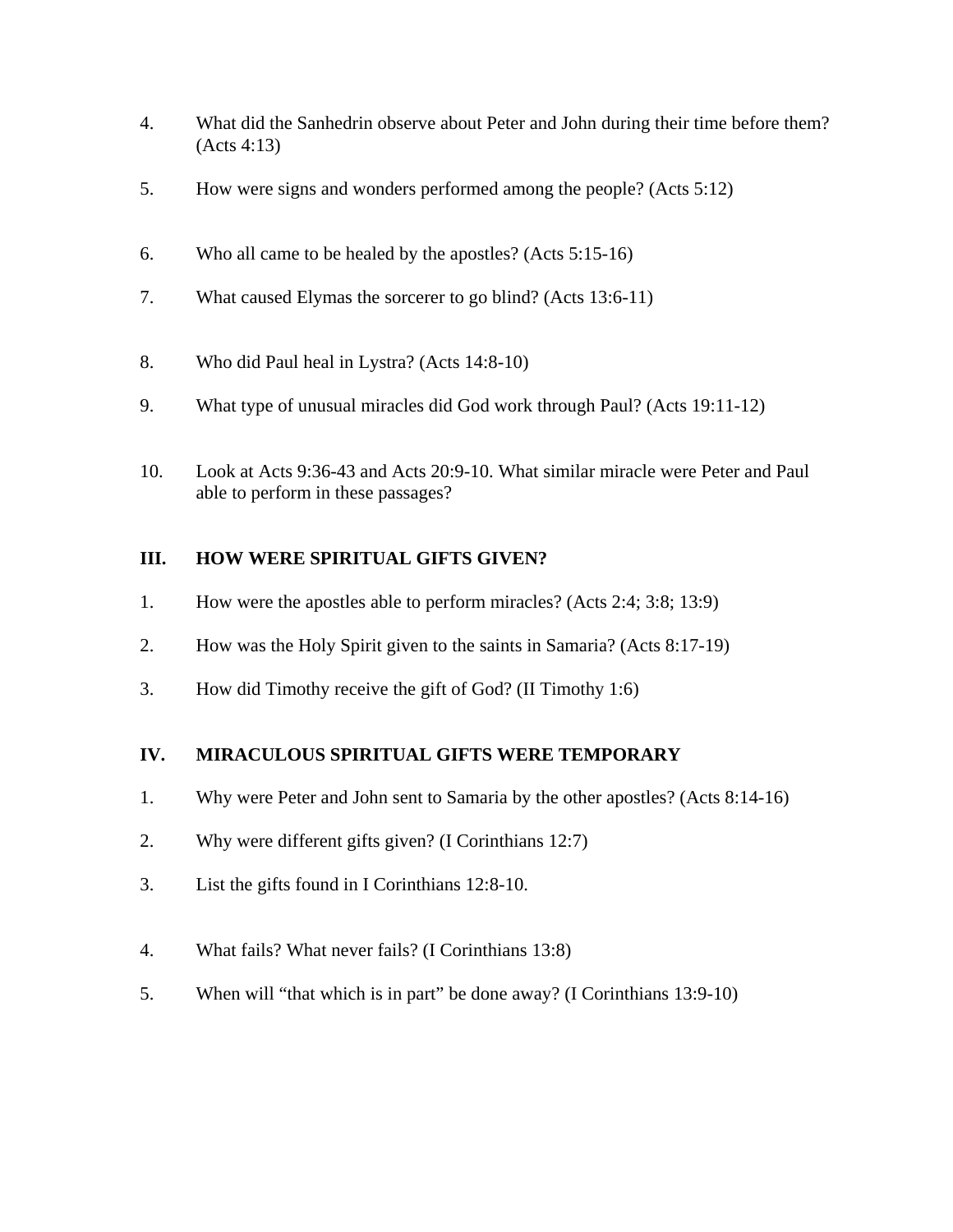# **Lesson 11: The Spread of the Gospel**

#### **Introduction:**

 The growth of the church in the New Testament is an amazing story. A small group of Jesus' believers (around 120) whose leader had been murdered became a group numbering in the thousands in a few months. What caused their growth?

 In just a few short years this "sect of the Jews" (as they were called by some) had expanded beyond the land and nation of Israel to Gentiles and throughout the known world. What caused this expansion?

 Finally, consider our situation today. What does God desire from us, His people, today? Let's look at the spread of the gospel in the New Testament and how we can learn from these examples.

#### **Memory Work: EPHESIANS 3:8-12.**

# **I. THE GREAT COMMISSION (Matthew 28:16-20; Mark 16:14-20; Luke 24:44-49; Acts 1:4-8)**

- 1. Read all four of these accounts. Who was Jesus talking to in these passages?
- 2. Who has all authority? Where does this authority exist?
- 3. By combining the accounts, what all did Jesus tell the apostles that man needed to do to be saved?
- 4. Where would these men need to wait before carrying out Jesus' command and why?
- 5. For what promise were the apostles supposed to wait? *(Hint: This promise contained a reference to John the Baptist).*
- 6. Where would the apostles serve as witnesses of Jesus?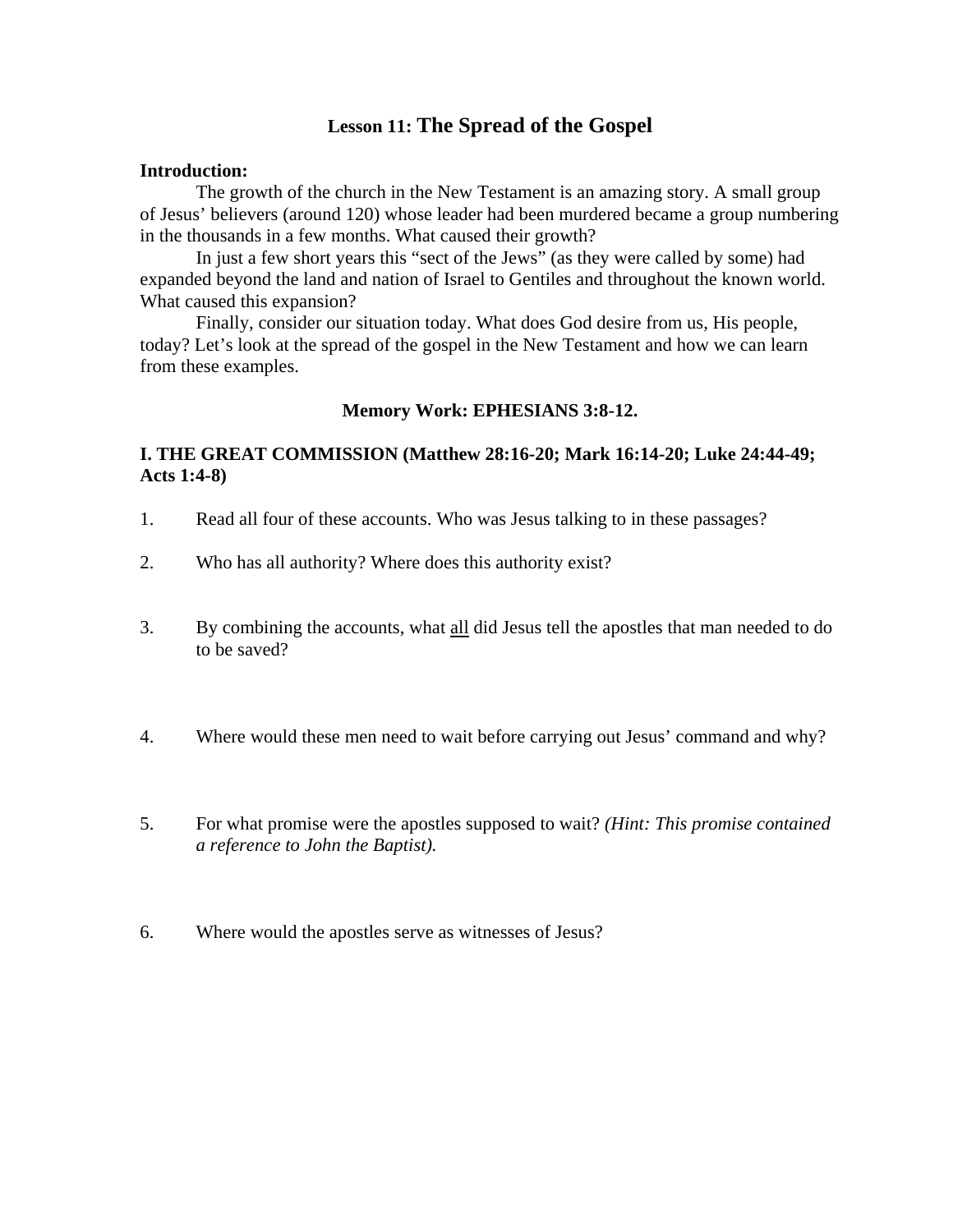# **II. IN JUDEA AND SAMARIA**

- 1. Who obeyed the gospel on the Day of Pentecost? What did they do? How many were there that obeyed the gospel? (Acts 2:38-41)
- 2. What did these early disciples "continue in steadfastly"? (Acts 2:42)
- 3. What were some of the things that these early disciples did for each other and together? (Acts 2:44-47)
- 4. What attitude did the church display in Acts 4:32-37?
- 5. How did the people of Jerusalem view the believers? How did their number grow? (Acts 5:12-14)
- 6. When the apostles were beaten for preaching the gospel, what did they do? (Acts 5:40-42)
- 7. What happened when great persecution arose against the church? (Acts 8:1-4)
- 8. What happened when the people of Samaria heard the preaching of Philip? (Acts 8:12-13)

# **III. TO THE END OF THE EARTH**

- 1. Who was the first Gentile converted to Jesus Christ? (Acts 10)
- 2. Where all were the disciples scattered after the persecution that arose after the death of Stephen? (Acts 11:19)
- 3. What did the believers preach? What did belief in those who were taught cause? (Acts 11:20-21)
- 4. What did the word of God do? (Acts 12:24) What do you think this means?
- 5. Where did Paul generally go first when he went into a new city to preach? (Acts 13:5, 14; 14:1; 16:13; 17:1-2; etc.)
- 6. In what two ways were the churches increasing in Acts 16:4-5?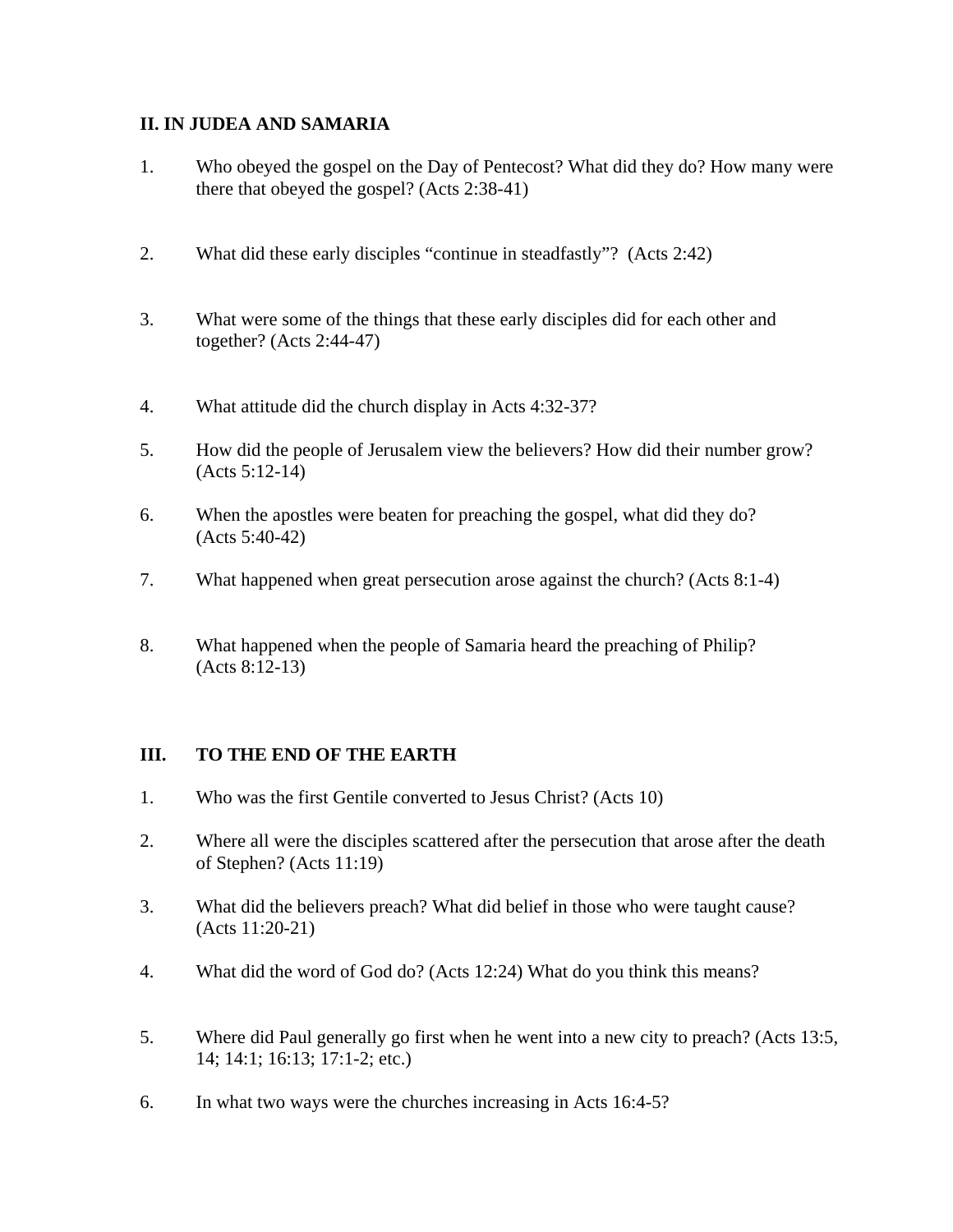- 7. What did the word of God do in Acts 19:20?
- 8. Even when Paul was imprisoned, what did he continue to do? (Acts 22-26)
- 9. When Paul was under house arrest in Rome, what did he continue to do? (Acts 28:30-31)

**Thought Question:** How would you compare the spread of the gospel in New Testament times and today? What lessons can we learn from them?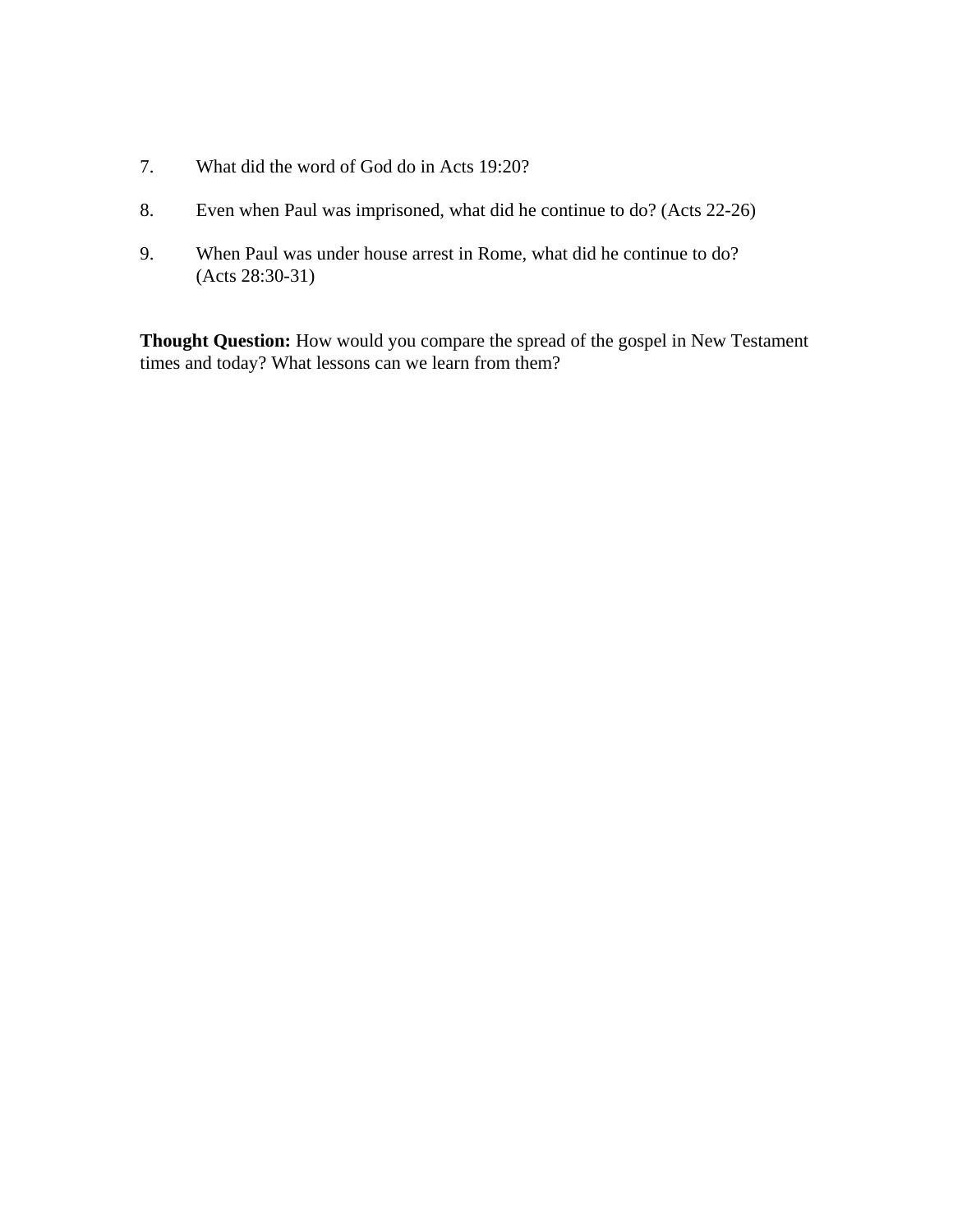# **Lesson 12: The End of the Plan**

## **Introduction:**

 When is Jesus coming again? What events will surround His return? These are questions about which many theories and ideas have developed over the years. What does the Bible say about this subject? This lesson will look at the second coming of Jesus and the judgment.

 Many "signs" are given by Jesus in Matthew 24/Mark 13, and He describes a great tribulation, with people fleeing for their lives. Notice, though, that He was referring to the end of the temple (Matthew 24:1-3), and that those things were going to happen during that generation. (verse 34) The temple was destroyed when the Roman army besieged and conquered Jerusalem in A.D. 70, during the lifetime of Jesus' audience. If these chapters were referring to the end of the world, then fleeing to the mountains, and praying that it wouldn't happen in the winter time or on a Sabbath would have been pointless. (verses 16- 20)

 The book of Revelation also describes a time of great distress and tribulation, and those passages are difficult to understand. Remember two points: 1) The events in the book of Revelation were going to happen SOON – so soon that the readers in the first century were told not to even close the book! (Revelation 1:3; 22:6, 7, 10, 20) Also, 2) whatever those difficult passages mean, they must be consistent with the teachings of clear passages about the end of the world. This lesson looks at those clear passages.

# **Memory Work: EPHESIANS 3:8-12.**

#### **I. THE SECOND COMING OF JESUS**

*A. WHEN IS JESUS COMING AGAIN?* 

- 1. To what is the second coming of Jesus compared? (Matthew 25:13)
- 2. Does any man know the day and hour of the Lord's coming? (Mark 13:32-33)
- 3. What warning is given based on Jesus' coming again? (Mark 13:35-37)

#### *B. HOW WILL JESUS COME AGAIN?*

- 1. What did the angels say about Jesus coming again? (Acts 1:9-11)
- 2. How will the "day of the Lord" come? (II Peter 3:10)
- 3. What noise will mark Jesus' return? (I Thessalonians 4:16)
- 4. What is the "order" of resurrection? (I Thessalonians 4:16-17)
- 5. A number of religious groups claim that Jesus will return to earth and reign on a throne in Jerusalem. Use I Thessalonians 4:16-17 to show that this claim is not right.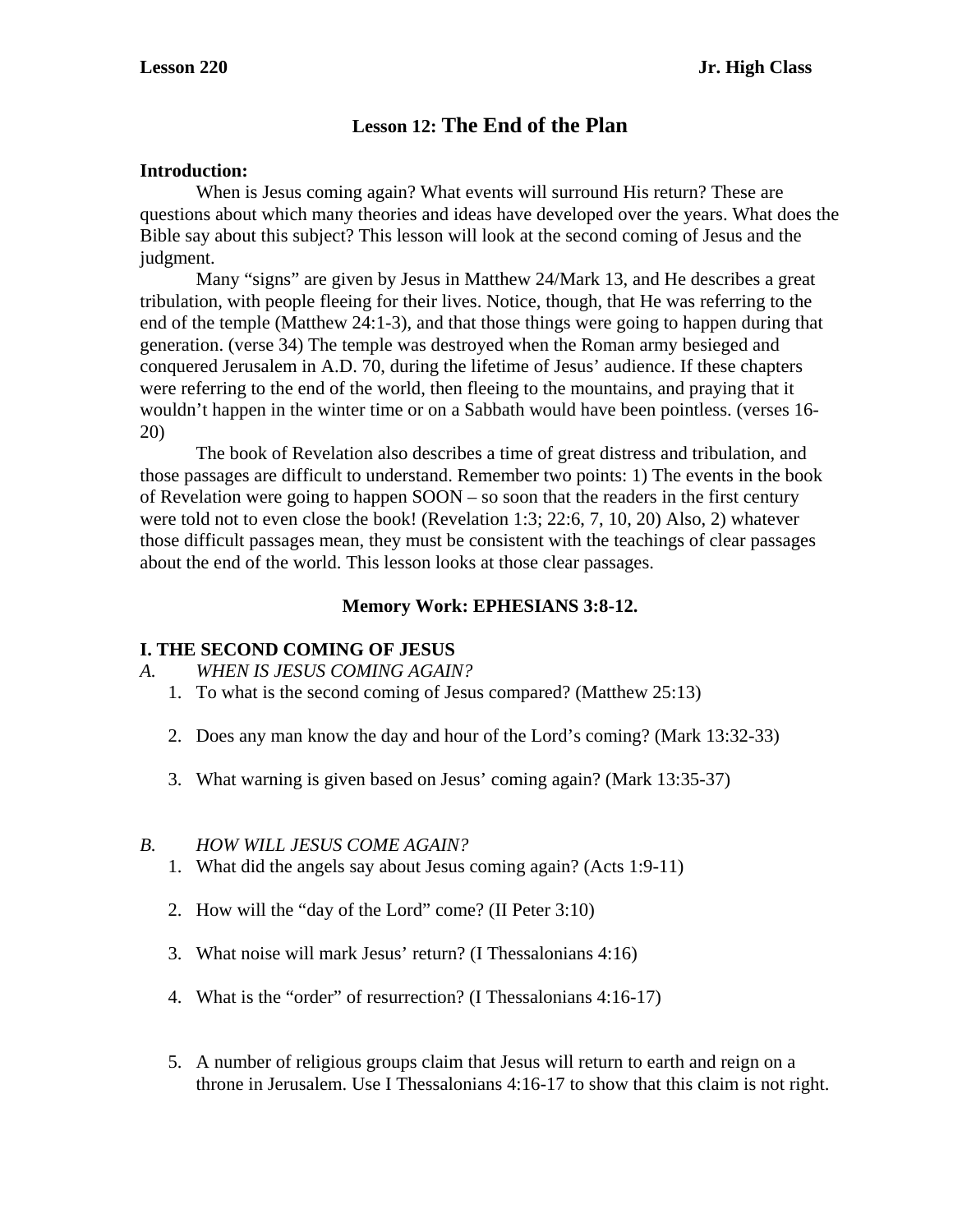# **II.WHAT WILL HAPPEN WHEN JESUS COMES AGAIN?**

- 1. Who all will be raised in the final day? (I Thessalonians 4:16-17; John 5:28-29)
- 2. I Corinthians 15 teaches a number of important lessons about the resurrection. The following questions can be answered from this chapter:
	- a. What evidence did Paul point to that proved the resurrection of Jesus? (vv. 4-8)
	- b. Of what is Christ the "firstfruits"? (vv. 20-23)
	- c. What will Jesus destroy by coming again? (vv. 25-26)
	- d. What kind of body is raised? (vv. 42-44)
	- e. What will happen to all men? (v. 51)
- 3. What happens after death? (Hebrews 9:27)

# **III. JUDGMENT**

- 1. Who all will face judgment? (II Corinthians 5:10)
- 2. Who will judge man? (Acts 17:30-31)
- 3. What will be the basis of judgment? (John 12:48)
- 4. Who will give account of himself to God? (Romans 14:12)
- 5. In the judgment scene presented in Matthew 25:31-46, what two groups are pictured?
- 6. Why were the sheep welcomed by the Lord? (Matthew 25:34-36), while the goats were sent away (verses 25:42-43)?
- 7. To what will the good be raised, and to what will the wicked be raised? (John 5:29)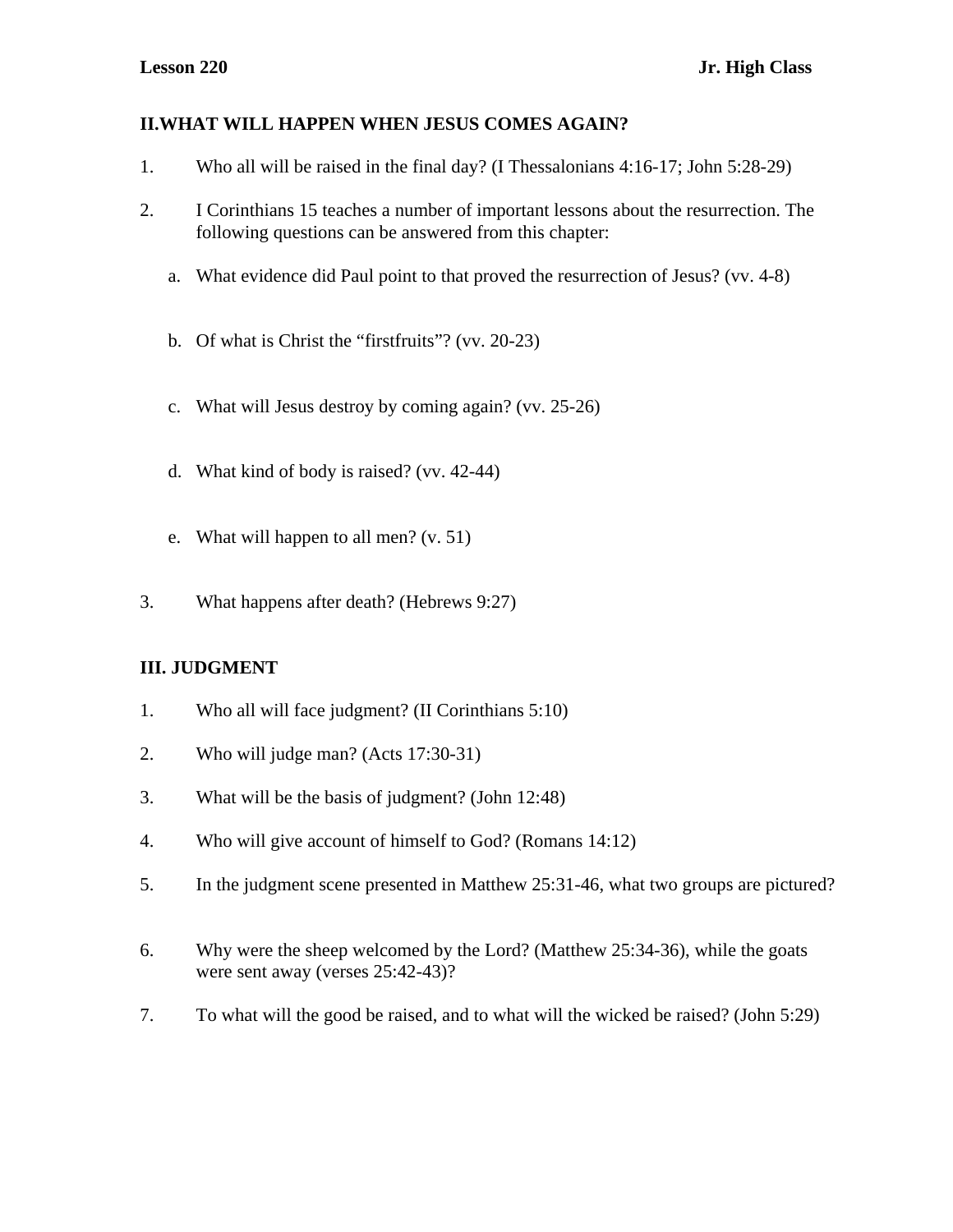# **Lesson 13: Review: Take-Home Test**

## **Introduction:**

 How much have you learned during this series of classes? Hopefully this take-home test will be a simple refresher that will remind you of the things that we've studied. Complete this test prior to class.

# **I. MEMORY WORK**

*The memory work for Lessons 209-220 has been EPHESIANS 1:3-6 and 3:8-12. Answer the following questions related to these memory verses. Also, brush up on these verses prior to class.* 

- 1. Where are all spiritual blessings?
- 2. When were we chosen in Christ?
- 3. To what were we predestined?
- 4. How do we receive redemption?
- 5. Where is the forgiveness of sins found?
- 6. What did Paul preach among the Gentiles?
- 7. How were all things created?
- 8. What is made known by the church?
- 9. Where is the eternal purpose of God accomplished?
- 10. How do we have "boldness and access with confidence"?

# **II. TRUE OR FALSE**

Mark each of the following statements either true or false.

- \_\_\_\_\_ 1. The scriptures give us information that will allow us to know exactly when Jesus is coming again.
- \_\_\_\_\_ 2. God came up with a "backup plan" when His primary plan for man failed.
- \_\_\_\_\_ 3. Eve sinned first, then Adam.
- \_\_\_\_\_ 4. The first mention of a Savior is in the book of Psalms.
- \_\_\_\_\_ 5. The "land" and "nation" promises to Abraham were fulfilled in the Old Testament.
- \_\_\_\_\_ 6. The Old Testament is our spiritual law for today.
- \_\_\_\_\_ 7. The Old Testament was written for our learning.
- \_\_\_\_\_ 8. Jesus could be a priest under the Law of Moses.
- \_\_\_\_\_ 9. God promised Israel a prophet like Moses.